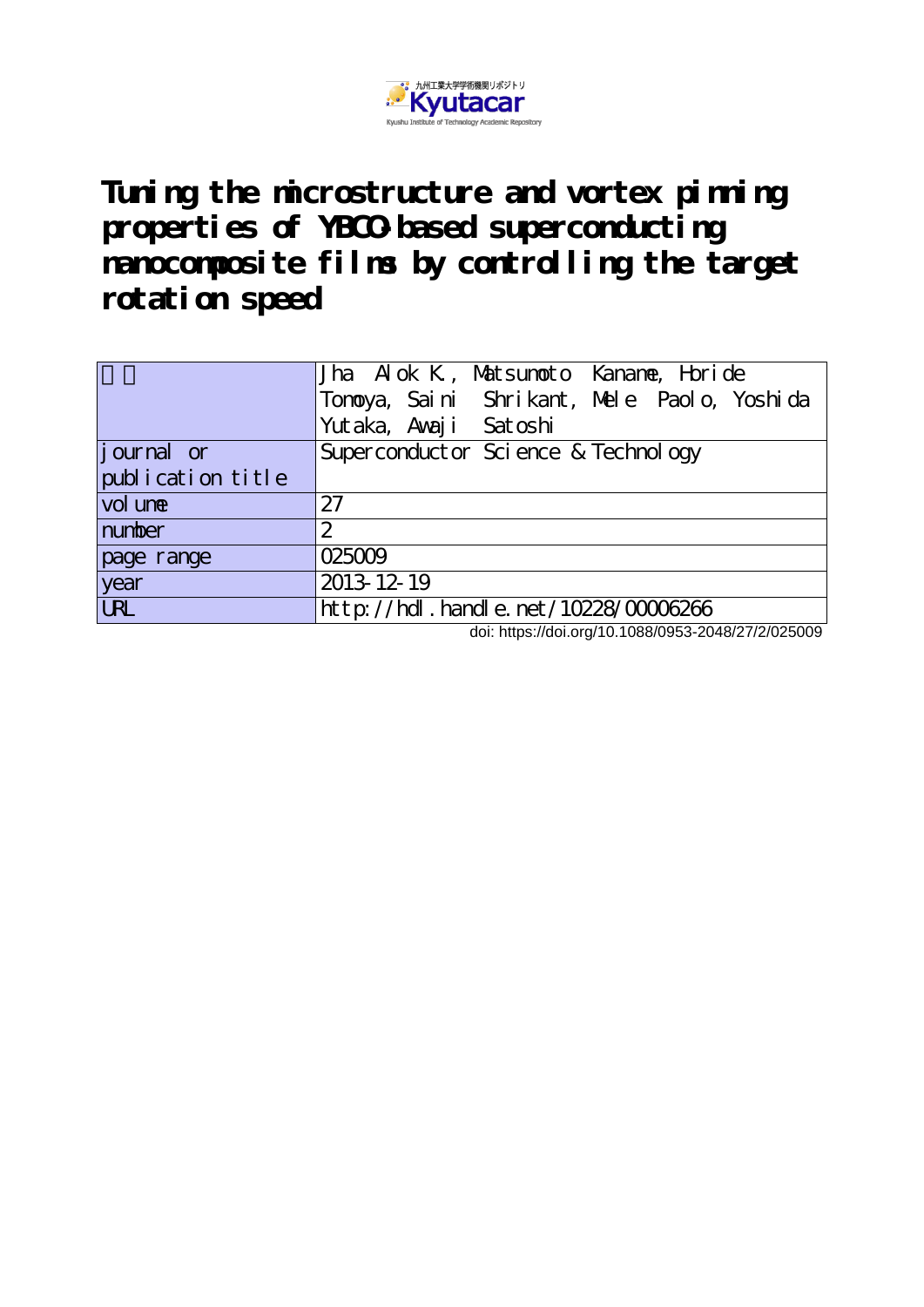## **Tuning the microstructure and vortex pinning properties of YBCO based superconducting nanocomposite films by controlling the target rotation speed**

Alok K. Jha<sup>1\*</sup>, Kaname Matsumoto<sup>1</sup>, Tomoya Horide<sup>1</sup>, Shrikant Saini<sup>2</sup>, Paolo Mele<sup>2</sup>, Yutaka Yoshida<sup>3</sup>, Satoshi Awaji<sup>4</sup>

- <sup>1</sup> *Department of Materials Science and Engineering, Kyushu Institute of Technology, Tobata-ku, Kitakyushu 804-8550, Japan*
- 2 *Institute for Sustainable Sciences and Development, Hiroshima University, Higashi-Hiroshima 739-8530, Japan*
- <sup>3</sup> *Department of Energy Engineering and Science, Nagoya University, Chikusa-ku, Nagoya 464-8603, Japan*
- 4 *Institute for Materials Research, Tohoku University, Aoba-ku, Sendai 980-8577, Japan*

\* E-mail: akjha@post.matsc.kyutech.ac.jp

### **Abstract**

We report the controlled incorporation of perovskite: BaSnO<sub>3</sub> (BSO) and double-perovskite: YBa<sub>2</sub>NbO<sub>6</sub> (YBNO) nanocolumnar structures into YBa<sub>2</sub>Cu<sub>3</sub>O<sub>7-δ</sub> (YBCO) film matrix by controlling the target rotation speed. Surface modified target approach has been employed to deposit YBCO+BSO and YBCO+YBNO nanocomposite films using laser ablation technique. The effect of target rotation speed on the microstructure and subsequently on the superconducting properties has been studied in detail. The density of BSO and YBNO nanocolumnar structures is found to depend on the target rotation speed, which subsequently affects the vortex pinning properties of the superconducting films in the absence and presence of applied magnetic fields. Three rotation speeds: 3 sec./rot., 2 sec./rot. and 1 sec./rot. have been attempted in this study. Compared to pure YBCO, the YBCO+BSO and YBCO+YBNO nanocomposite films exhibit superior in-field critical current density  $(J_C)$  and also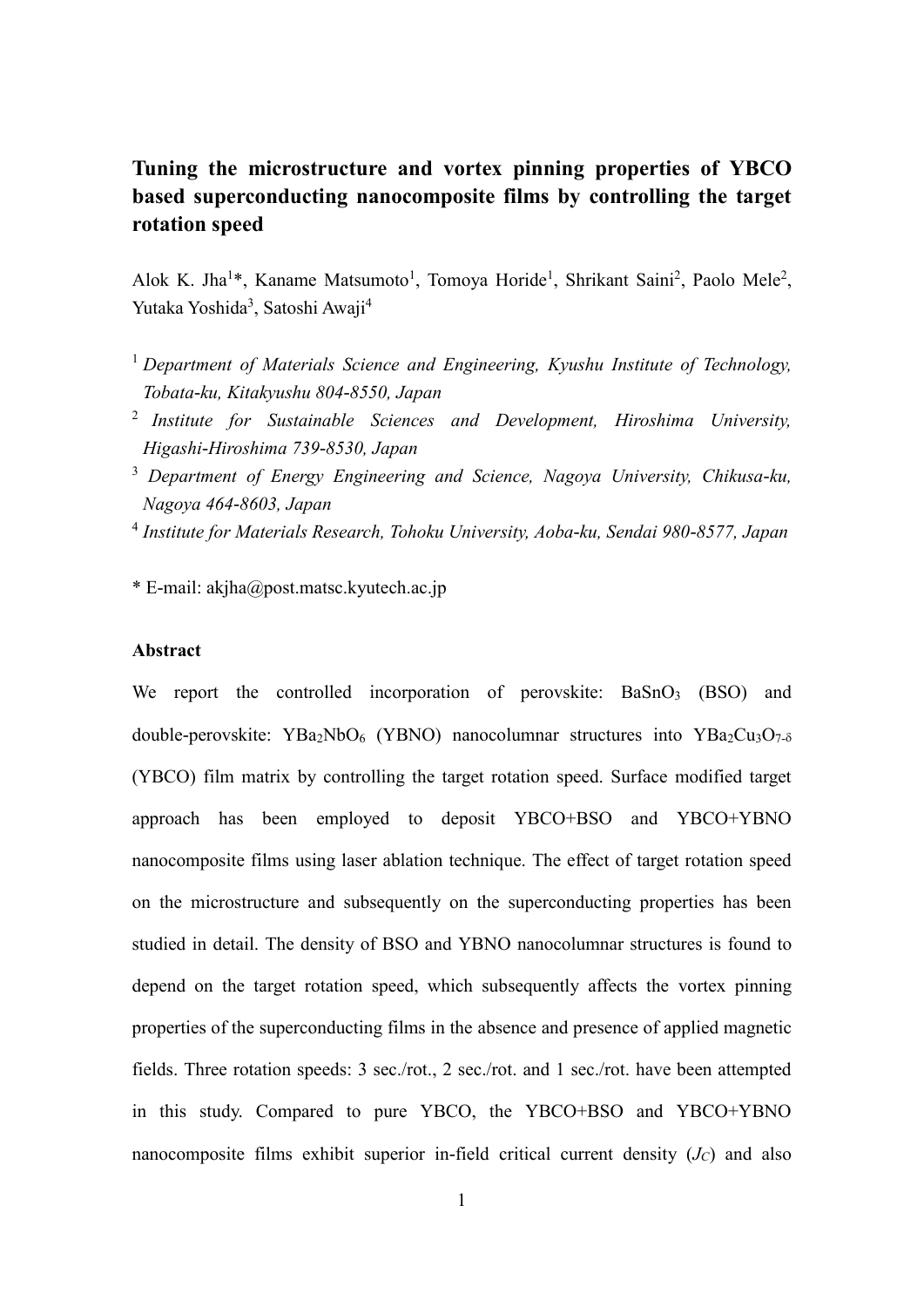exhibit strong  $J_C$  peak for  $H//c$ -axis indicating strong *c*-axis pinning. The irreversibility line has also been found to improve significantly in the nanocomposite films. For both the target combinations (YBCO+BSO and YBCO+YBNO), the target rotation speed of 2 sec./rot. has been found to give the optimum superconducting properties.

#### **1. Introduction**

The introduction of artificial pinning centers (APCs) into  $YBa_2Cu_3O_{7-\delta}(YBCO)$ superconducting film matrix has been recognized as being very effective for the immobilization of vortices leading to enhanced critical current density  $(J_C)$  and irreversibility field (*Birr.*) of YBCO films [1]. In YBCO thin films, there is vortex pinning due to the presence of naturally occurring defects such as dislocations, grain boundaries, twin boundaries, oxygen vacancies, etc. However, majority of these defects are either not effective enough to suppress the thermal fluctuations or their densities are not high enough to maintain the necessary level of critical current density at large magnetic fields [2-4]. Various methodologies have been employed to introduce APCs into YBCO films which include irradiating the film with heavy ions [5], addition and/or substitution of rare-earth atoms [6, 7] or by adding the secondary phase nanoinclusions into the YBCO film matrix [8-17]. The incorporation of secondary phase nanoinclusions into YBCO superconducting film matrix for improving the vortex pinning properties has recently been extensively studied. The nanoinclusions of several non-perovskite, perovskite and double-perovskite materials such as  $Y_2O_3$  [8],  $Y_2BaCuO_5$  [9], BaZrO<sub>3</sub> [10, 11], BaSnO<sub>3</sub> [12, 13], BaIrO<sub>3</sub> [14], YBa<sub>2</sub>NbO<sub>6</sub> [15, 16], YBa<sub>2</sub>TaO<sub>6</sub> [17] have been demonstrated to enhance the vortex pinning properties of YBCO films deposited by pulsed laser deposition (PLD) technique.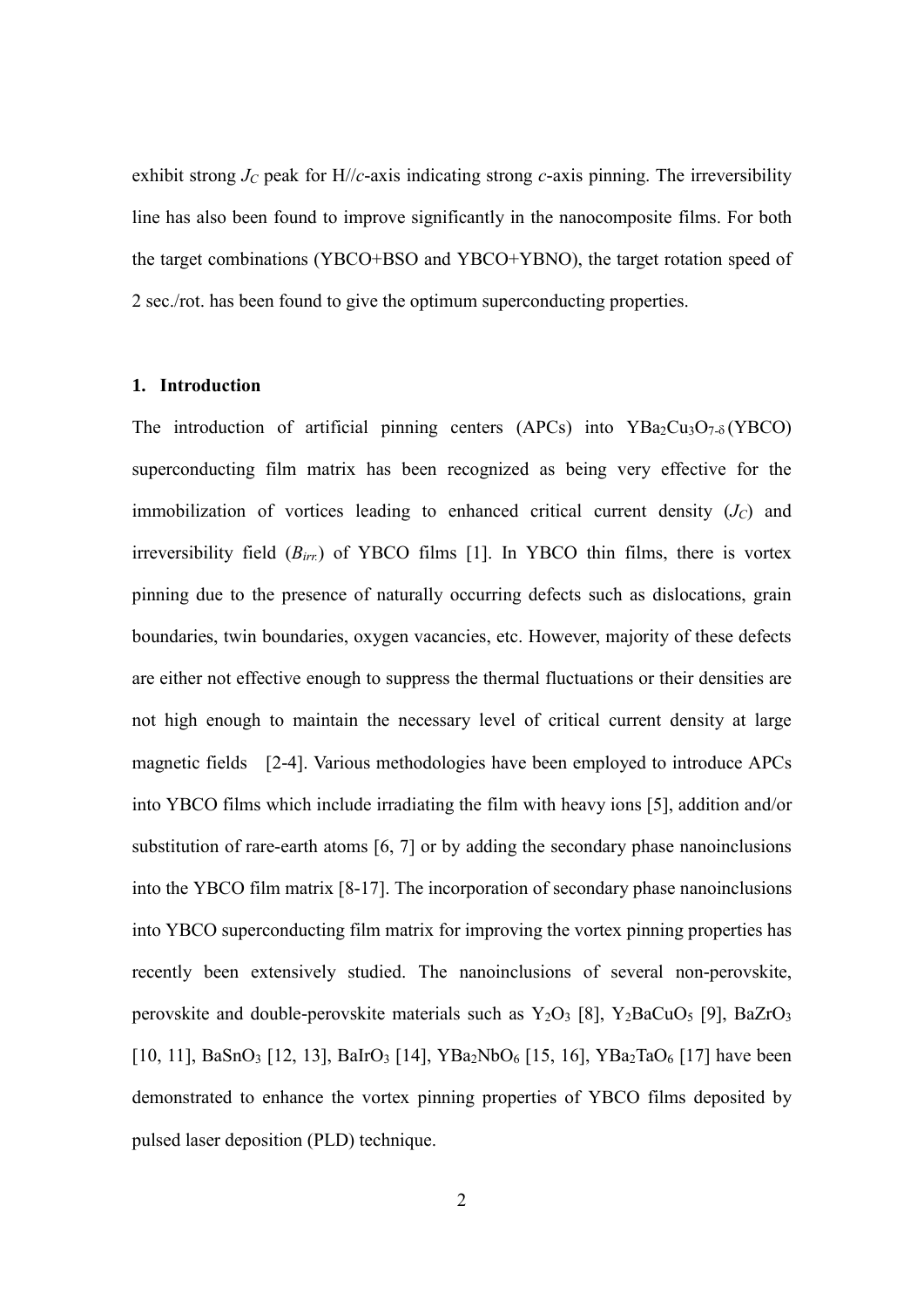In the PLD technique, the secondary phase nanoinclusions are usually introduced into the YBCO matrix by two methods: one by premixing the secondary phase material with YBCO and making a mixed target. Another approach is to use two different targets of YBCO and secondary phase material and switching them alternatively during deposition. The use of single premixed target offers desirable volume percentage of the secondary phase into the film matrix. However, it does not offer precise control on the size and distribution of the APCs throughout the thickness of the films formed during the deposition process. Another requirement of this process is that secondary phase material has to be non-reactive with YBCO in the sintering temperature range of 920-950 ℃ which is usually higher than the deposition temperature of the films  $(800-830 \degree C)$ .

A novel approach for introducing nanoscale secondary phase inclusions into YBCO film using PLD technique is to use surface modified target in which a thin sectored or rectangular shaped piece of secondary phase material is attached on the top of YBCO target using silver paste [18, 19]. In an earlier report, Mele *et al.* [20] have observed the formation of  $BaZrO<sub>3</sub>$  nanocolumns within the YBCO matrix for which they used YBCO+YSZ (yttria stabilized zircornia) surface modified target. There are several advantages of this approach over others, one of which is that the APCs can be continuously introduced into YBCO film matrix using single target in which YBCO portion and secondary phase material portion are physically separate. Another advantage of this approach is that the content of the secondary phase material can be finely tuned by changing the size of the sectored/rectangular shaped piece of secondary phase material while keeping the YBCO target as the same and/or by changing the rotation speed of the target during the ablation process.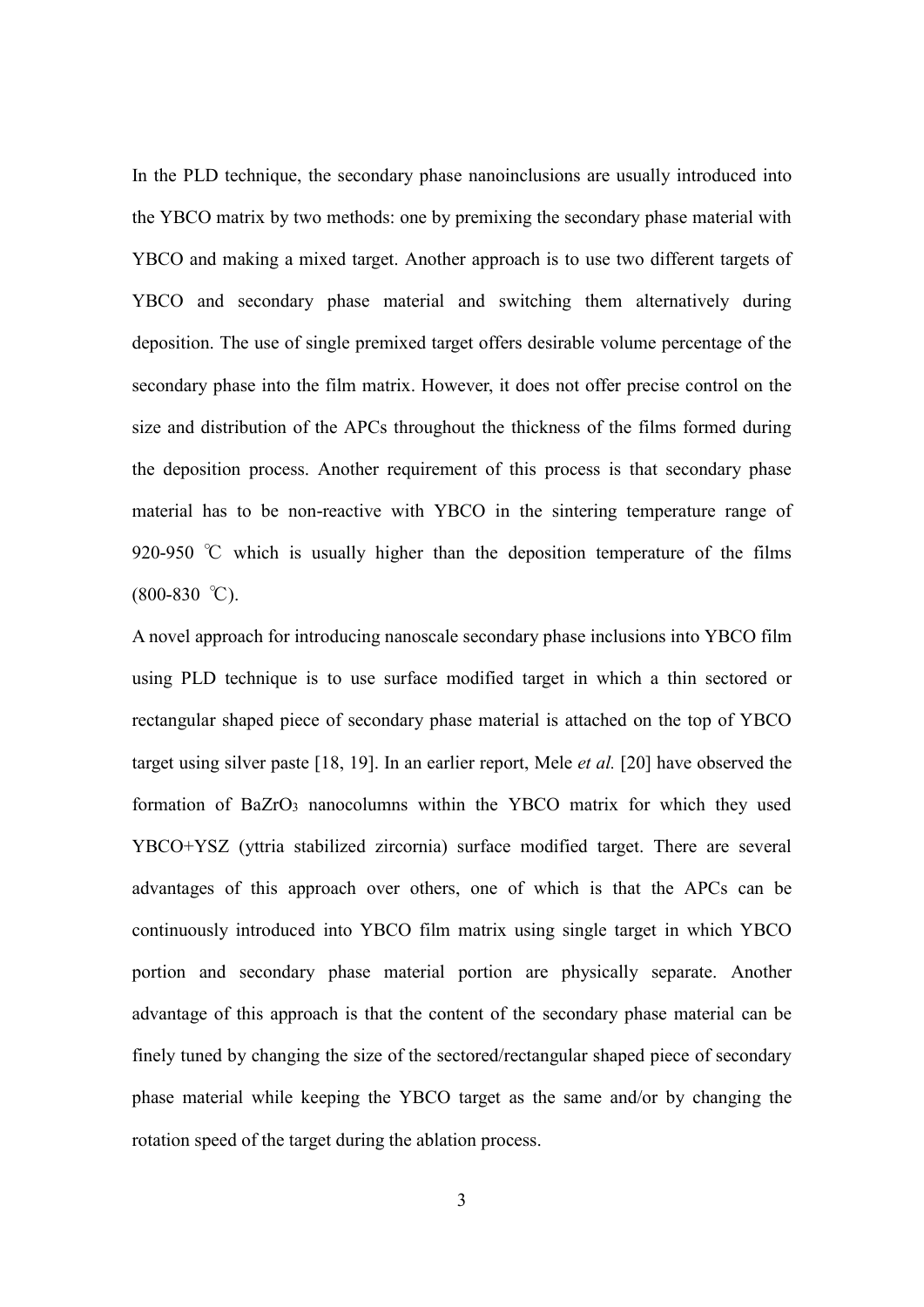The surface modified target approach is also interesting from the point of view of growth mechanism of different phases in a thin film. In the mixed target approach, there is continuous supply of adatoms or molecules of both the species (YBCO and other secondary phase) and the supersaturation of YBCO is higher than that of the secondary phase material (considering that the mixed target contains the secondary phase in less proportion than YBCO). However, in the surface modified target approach, the supply of the adatoms or molecules of different species takes place in an alternative and periodic manner and in this case the supersaturation of YBCO and the other secondary phase may be considered as the same. Despite these fundamental differences in these two approaches, the microstructure of the composite films reveals similar features: formation of nanocolumns of secondary phase within YBCO matrix. There must be some critical supersaturation state which separates the formation of nanocolumns from nanoparticles. The formation of nanoparticles of  $Y_2O_3$  has been reported earlier also [8] but in that case, the formation of semi-coherent interfaces between the phases can be held responsible for such nanoparticle formation. Horide *et al.* [21] have reported the incorporation of gold nanorods with widely varying diameters into  $GdBa_2Cu_3O<sub>7-</sub>$ (GdBCO) film. However, the driving force for the formation of gold nanorods within the GdBCO film matrix was not discussed. It may be quite interesting to investigate the critical supersaturation state, which separates the formation of nanocolumns from nanoparticles, between the species which are supposed to form coherent interfaces such as YBCO and other perovskite materials. The surface modified target approach can be a promising option in this direction.

In this paper, we present the effect of target rotation speed on the structural, microstructural and vortex pinning properties of YBCO thin films with varying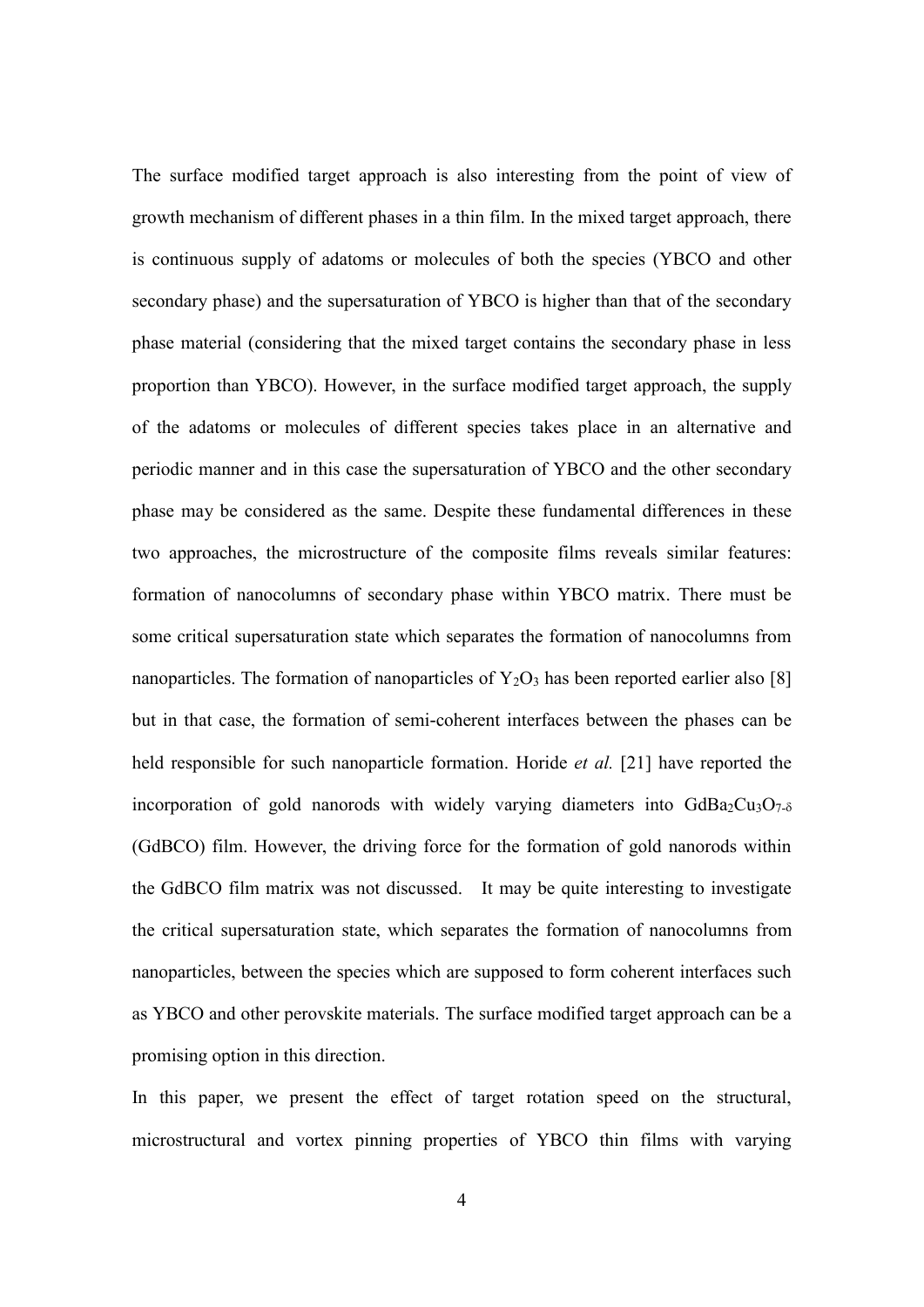concentration of BSO and YBNO nanoscale inclusions. The concentration of secondary phase nanoinclusions is controlled by varying the target rotation speed during laser ablation process. The nanocomposite thin films showed superior  $J_C$  values along with remarkably improved irreversibility lines (*ILs*)

#### **2. Experimental details**

Thin films of YBCO and its nanocomposite with BSO and YBNO have been deposited on single crystal SrTiO<sub>3</sub> (STO) substrates using PLD technique (KrF excimer laser,  $\lambda$  = 248 nm). The schematic diagram of the deposition chamber is shown in figure 1 (a). The substrate temperature of 830 °C and  $O_2$  partial pressure of 0.26 mbar was maintained during the deposition of the films. A repetition rate of 10 Hz was used while substrate to target distance was kept as 60 mm. For the deposition of pure YBCO thin film, a pristine YBCO target was ablated for 9,000 laser pulses whereas for YBCO+BSO and YBCO+YBNO nanocomposite films, the surface of the same YBCO target is modified as schematically illustrated in figure 1 (b). In the surface modified target approach, a sectored or rectangular piece of BSO or YBNO is attached to the top surface of YBCO target using silver paste. As the target is rotated, the BSO or YBNO portion is periodically ablated allowing the formation of BSO or YBNO nanocolumnar structures in the YBCO film matrix. Another schematics is shown in figure 2, which depicts that as the target rotation speed is changed, the ablation pattern from the surface modified target also changes resulting from the periodic ablation from YBCO and BSO or YBNO portions of the target. Three different rotation speeds with pulse frequency of 10 Hz have been tried in the present study: 1.0 sec./rot. (i.e., 60 rot./min.), 2.0 sec./rot. (i.e., 30 rot./min.) and 3.0 sec./rot. (i.e., 20 rot./min.). Thus 1.0 sec./rot. means the highest rotation speed while 3.0 sec./rot means the least rotation speed. It is expected that as the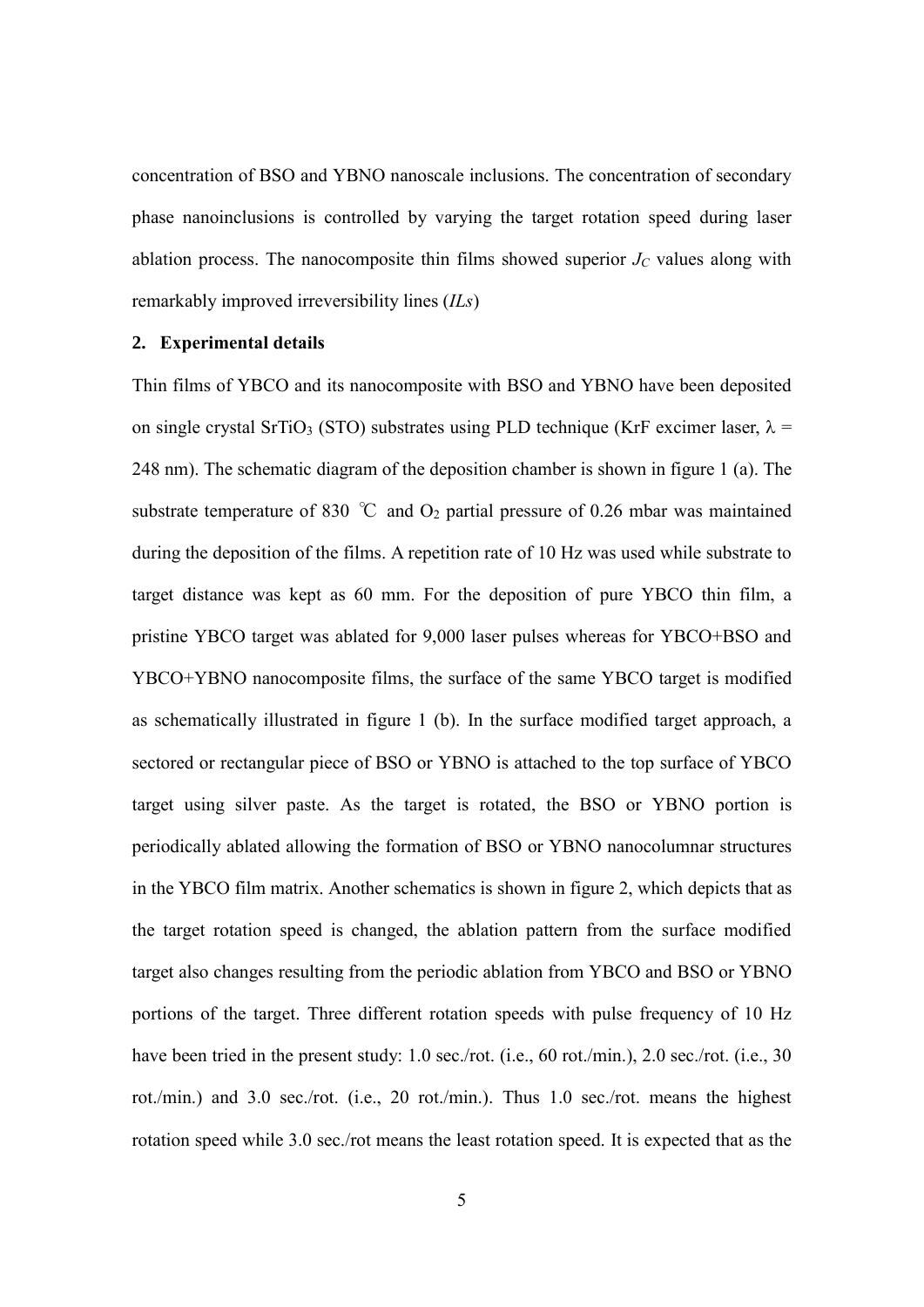rotation speed of the surface modified target is increased, the content of the secondary phase material (BSO or YBNO) will increase in the film matrix. The film deposited using YBCO+BSO surface modified target with target rotation speed of 1.0 sec./rot. is named as YBCO+BSO1.0, film deposited using YBCO+YBNO surface modified target with target rotation speed of 3.0 sec./rot. is named as YBCO+YBNO3.0 and so on. The thickness of as deposited thin films has been found to vary between 240-260 nm.

The microstructure and cross-sections of YBCO+BSO and YBCO+YBNO nanocomposite films have been studied using transmission electron microscopy (TEM). The electric transport measurement of the thin film samples has been carried out using Physical Property Measurement System (PPMS, Quantum Design) employing standard four-probe technique. Microbridges of 1 mm length and 60  $\mu$ m width have been fabricated on the thin film samples using photolithography and wet-chemical etching technique. The resistivities of the thin film samples have been measured between 77 K and 300 K in zero applied magnetic field. The critical temperature  $(T_C)$  has been identified as the temperature where the resistivity ( $\rho$ ) becomes 10<sup>-3</sup> times the normal state resistivity ( $\rho_n$ ) i.e., ( $\rho/\rho_n = 10^{-3}$ ). A voltage criterion of 1  $\mu$ vcm<sup>-1</sup> is used to obtain the critical current values. Angular dependence of  $J<sub>C</sub>$  of all the thin film samples was measured at 77 K and 1 T using the same voltage criterion.

#### **3. Results and discussion**

The strong *c-*axis orientation of pure YBCO, YBCO+BSO and YBCO+YBNO nanocomposite films has been ascertained from the X-ray diffraction measurement. The in-plane orientation has also been found to be reasonably good for all the thin film samples. The *c-*axis lattice parameter of the nanocomposite films, however, exhibited relative expansion compared to that of the pure YBCO film. Figure 3 shows the typical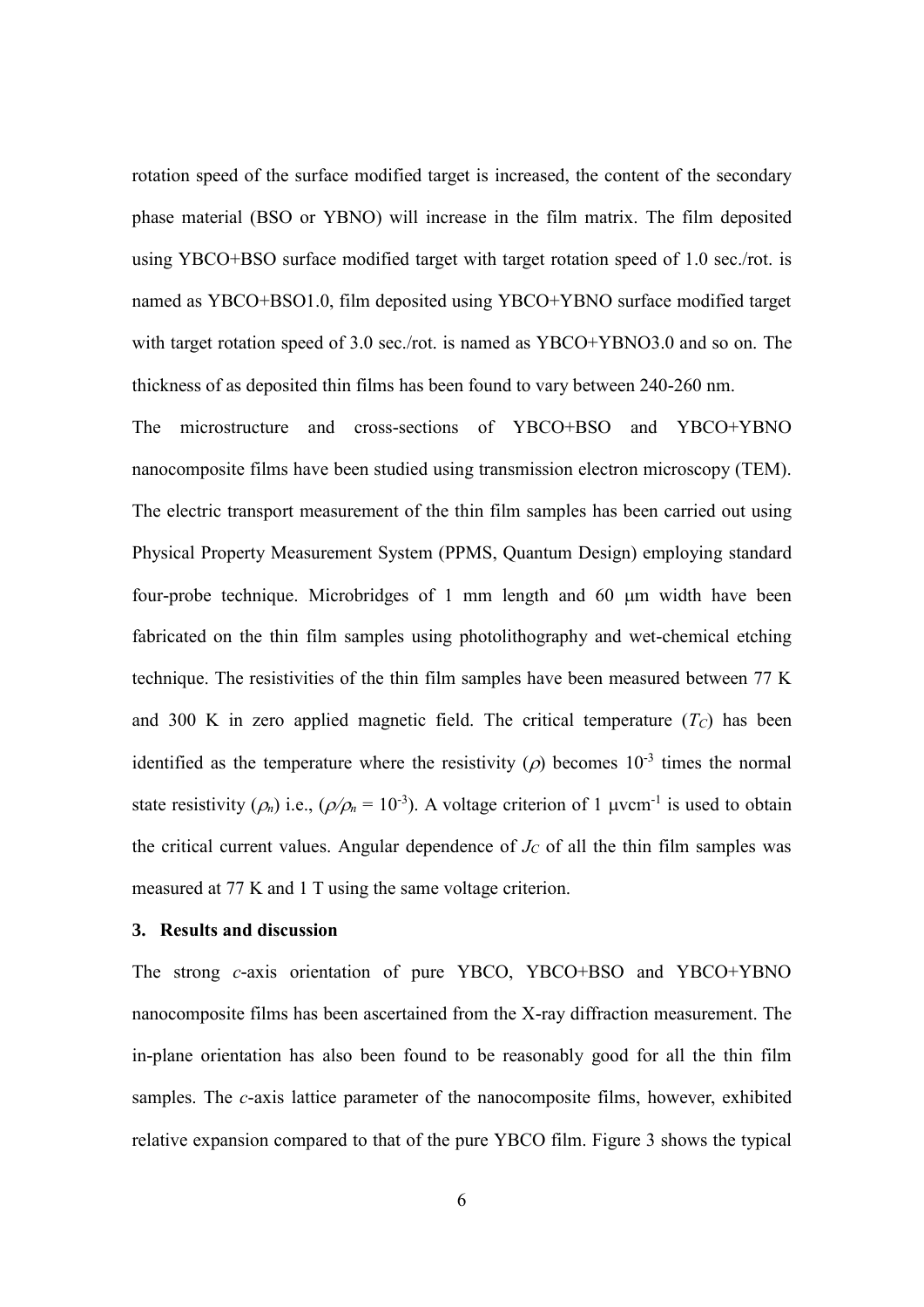cross-sectional TEM images of (a) YBCO+BSO3.0, (b) YBCO+BSO2.0, (c) YBCO+BSO1.0, (d) YBCO+YBNO3.0, (e) YBCO+YBNO2.0 and (f) YBCO+YBNO1.0 nanocomposite films. In all the TEM images, the formation of nanocolumnar structures can be observed clearly. In YBCO+BSO nanocomposite films it can be observed that the density of BSO nanocolumns is minimum in YBCO+BSO3.0, it increases in YBCO+BSO2.0 and is maximum in YBCO+BSO1.0 as per our anticipation. The diameter of the BSO nanocolumns is  $\sim 8\times 10$  nm while the separation among them decreases with increasing target rotation speed. Similar trend can be observed in YBCO+YBNO nanocomposite films: the density of YBNO nanocolumnar structures being minimum in YBCO+YBNO3.0 increasing in YBCO+YBNO2.0 and maximum in YBCO+YBNO1.0. The diameter of YBNO nanocolumns is around  $\sim 6-8$ nm and the separation decreasing with increasing target rotation speed. It can be seen that some of the YBNO nanocolumns are slightly tilted with respect to the *c-*axis of the films. The density of defects in samples deposited using varying target rotation speed can be approximately estimated from the TEM images (figure 3) by extrapolating the linear density into the areal density. Such an estimation leads us to obtain the defect density of 7.7  $\times$  10<sup>10</sup> cm<sup>-2</sup>, 1.8  $\times$  10<sup>11</sup> cm<sup>-2</sup> and 3.7  $\times$  10<sup>11</sup> cm<sup>-2</sup> for the target rotation speeds of 3.0 sec./rot., 2.0 sec./rot. and 1.0 sec./rot. respectively. However, such an estimation has the possibility of some errors as the density of defects may vary along different directions. In both YBCO+BSO and YBCO+YBNO series, it can be concluded that the density of the APCs can be systematically varied by controlling the target rotation speed.

Figure 4 (a) shows the variation of the superconducting transition temperature  $(T_C)$  with target rotation speed for YBCO+BSO and YBCO+YBNO nanocomposite films. The *TC*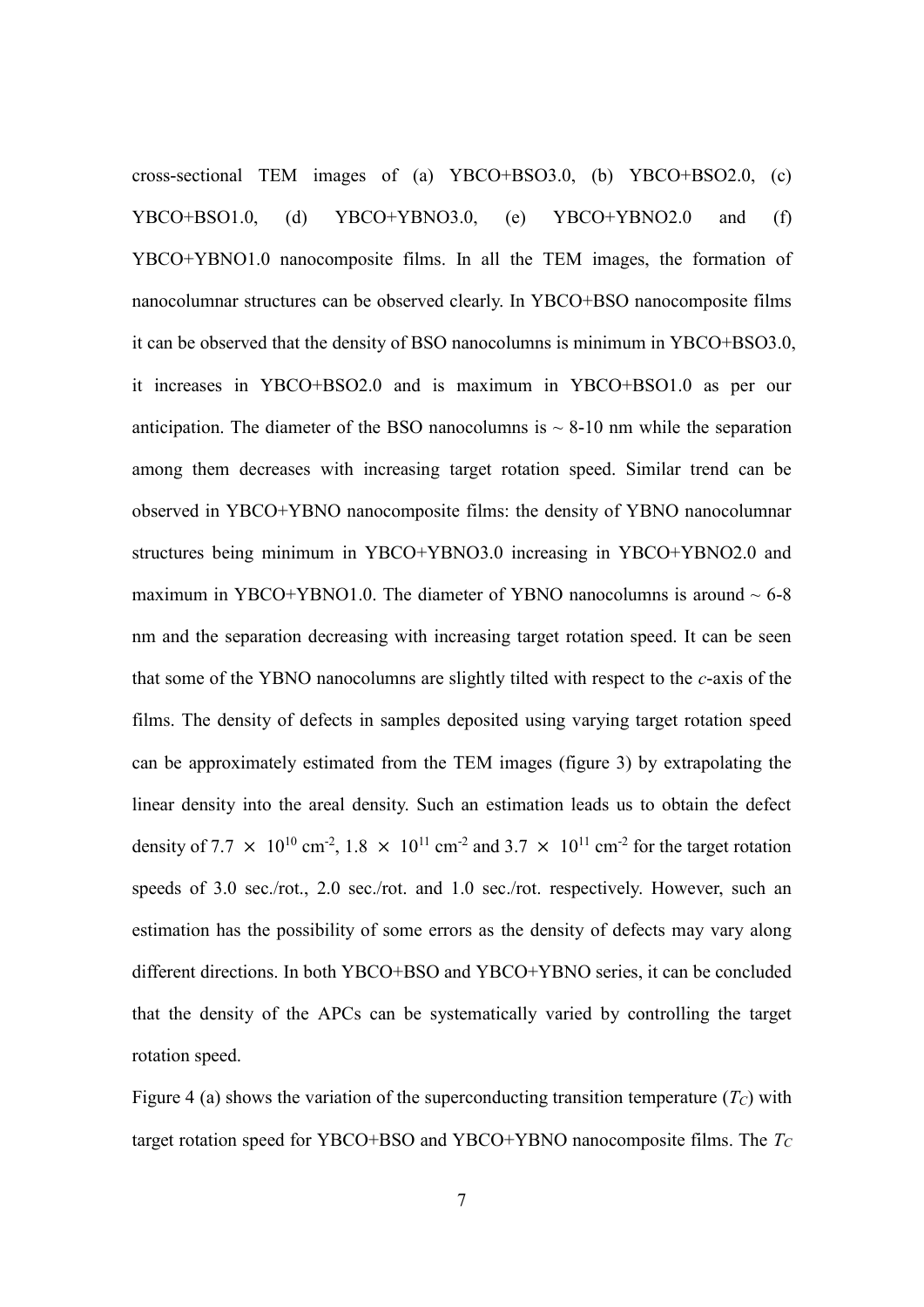for pure YBCO film is 89.8 K. The *T<sup>C</sup>* values for YBCO+BSO1.0, YBCO+BSO2.0 and YBCO+BSO3.0 are 87.4 K, 87.7 K and 89.1 K respectively and the  $T_C$  values for YBCO+YBNO1.0, YBCO+YBNO2.0 and YBCO+YBNO3.0 are 87.7 K, 89.0 K and 88.8 K respectively. It is apparent from these values that the *T<sup>C</sup>* of the YBCO+BSO and YBCO+YBNO nanocomposite films decreases as the target rotation speed is increased and it is reasonable to presume that the volume fraction of the secondary phase is increasing as the target rotation speed is increased. The increasing volume fraction of the secondary phase into YBCO film matrix may lead to substitution or strain resulting in the suppression of the  $T_c$  values. Apart from suppressed  $T_c$  values, the nanocomposite films also exhibit broader superconducting transition. The  $\delta T_C$  value for YBCO film is 1.2 K while for the YBCO+BSO and YBCO+YBNO nanocomposite films it varies from 1.9 K to 3.4 K. Figure 1 (b) shows the variation of  $\delta T_C$  with target rotation speed for YBCO+BSO and YBCO+YBNO nanocomposite films. The *T<sup>C</sup>* and  $\delta T_C$  values for all the studied samples have been listed in table 1.

An extensive investigation of the superconducting properties will demonstrate the advantages of using the surface modified target approach and tuning the critical current properties by controlling the target rotation speed. Figure 5 shows the variation of *J<sup>C</sup>* and pinning force density  $(F_p)$  with applied magnetic field for YBCO, YBCO+BSO and YBCO+YBNO nanocomposite films. In figure 5 (a), the variation of  $J<sub>C</sub>$  with applied magnetic field for YBCO+BSO nanocomposite films at 77 K is shown. It can be seen that the  $J_C$  values for YBCO+BSO nanocomposite films are enhanced significantly as compared to that for pure YBCO film and this enhancement is more prominent at higher applied magnetic fields. It can be concluded that the BSO nanocolumnar structures are effective enough to improve the flux pinning properties of YBCO films. Figure 5 (b)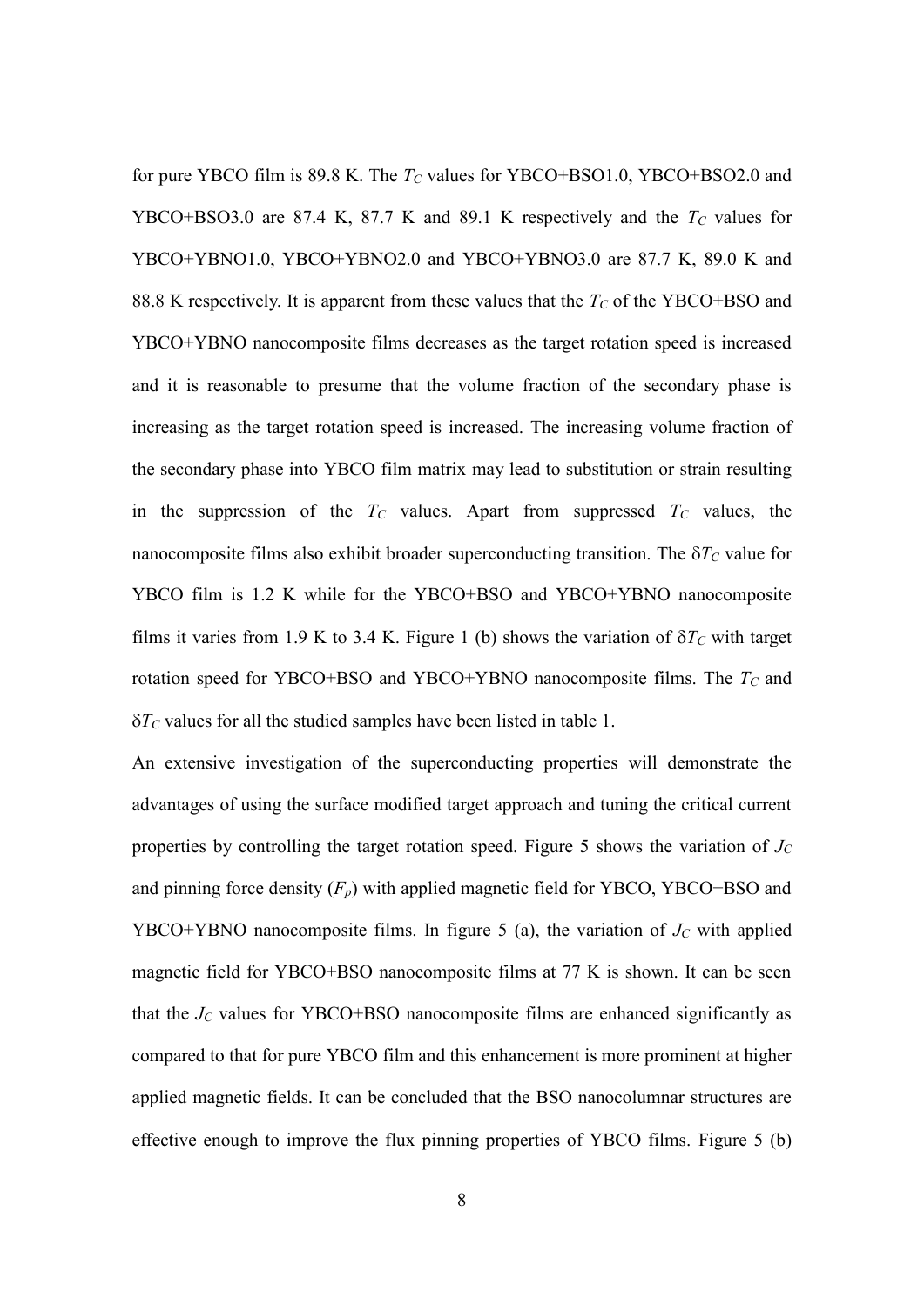shows the variation of  $J_C$  with applied magnetic field for YBCO+YBNO nanocomposite films in comparison with that of pure YBCO film at 77 K. In the lower magnetic field regime (< 1 T), YBCO+YBNO1.0 and YBCO+YBNO3.0 films have  $J_C$  values lower than that for pure YBCO film, but at higher applied magnetic fields their  $J_C$  values exceed the  $J_C$  values of pure YBCO film. In contrast, the YBCO+YBNO2.0 nanocomposite film has  $J_C$  values significantly higher than that of the pure YBCO film over the entire investigated range of applied magnetic field. The  $J_C$  values at self-field and an applied magnetic field of 1 T at 77 K for all the thin film samples have been listed in table 1 for comparative analysis.

From the variation of  $J_C$  with  $B$ , power law dependence of  $J_C$  on  $B$  can be observed as per the equation  $(J_C \propto B^{-\alpha})$  in the intermediate field regime (0.1-1.0 T) and the value of the exponent  $\alpha$  has been obtained from the above relation. At 77 K, the value of  $\alpha$  for YBCO thin film is 0.57 whereas, for YBCO+BSO and YBCO+YBNO nanocomposite films, its value was found to vary between 0.24 to 0.44. This means that the rate of decrease of *J<sup>C</sup>* with magnetic field is smaller for YBCO+BSO and YBCO+YBNO nanocomposite thin films than that for YBCO thin film. There are several reports [22, 23] which have shown that BZO nanoparticles align themselves in the form of nanorods which act as extended defects effective for artificial pinning. In the present case also, self-assembled nanorods of BSO and YBNO have been observed in the cross-sectional TEM images which are supposed to be acting as effective artificial pinning centers.

In figures 5 (c) and 5 (d), the variation of  $F_p$  as a function of applied magnetic field for YBCO+BSO and YBCO+YBNO nanocomposite films at 77 K has been shown. At 77 K, the  $F_{pmax}$  value for pure YBCO is 2.54 GNm<sup>-3</sup> whereas it increases to 8.04, 10.57 and 4.55 GNm-3 for YBCO+BSO3.0, YBCO+BSO2.0 and YBCO+BSO1.0 films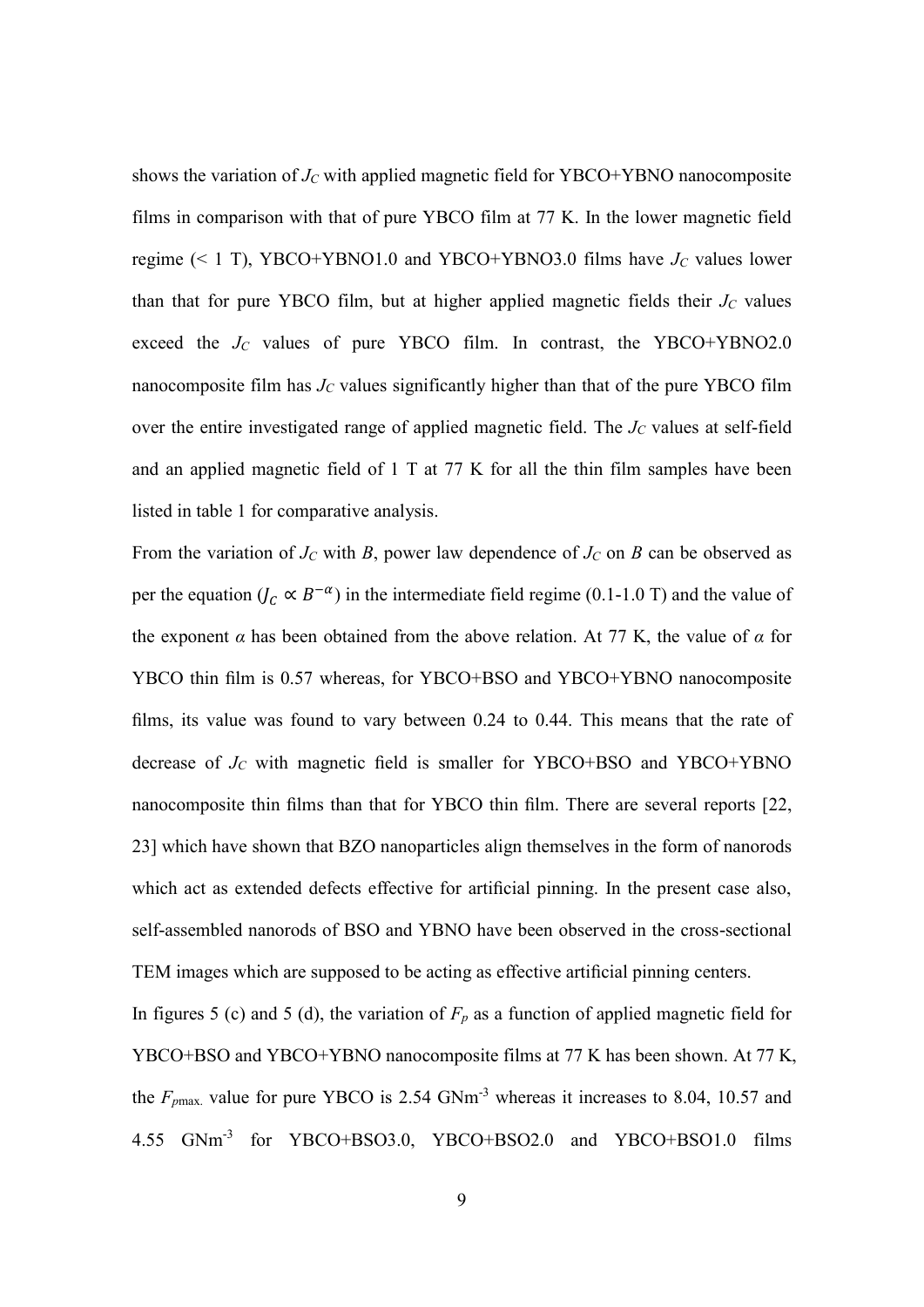respectively. Apart from  $F_{pmax}$  values increasing significantly, the applied magnetic field at which *Fp*max. occurs is shifted towards higher values in the YBCO+BSO nanocomposite films which means that pinning is more effective at higher applied magnetic field. On the other hand, the *Fp*max. values for YBCO+YBNO3.0, YBCO+YBNO2.0 and YBCO+YBNO1.0 films are 3.54, 7.01 and 3.89 GNm<sup>-3</sup> respectively. These values are greater than the  $F_{pmax}$  value for YBCO film, but the applied magnetic field at which  $F_{pmax}$  occurs remains the same as for pure YBCO film. Moreover, the *Fp*max. values for YBCO+BSO nanocomposite films are better than the *Fp*max. values for YBCO+YBNO nanocomposite film deposited using same target rotation speeds.

In figure 6, the variation of  $J_C$  and  $F_p$  with applied magnetic field for YBCO+BSO and YBCO+YBNO nanocomposite films measured at 65 K has been presented. From these figures, it can be observed that the target rotation speed of 2.0 sec./rot. gives the optimum  $J_C$  and  $F_p$  values for both YBCO+BSO and YBCO+YBNO combinations. Furthermore, the *JC*-*B* characteristics of YBCO+BSO films is found to be superior to YBCO+YBNO films at higher applied magnetic field which is reflected again in the higher *Fpmax.* values of YBCO+BSO nanocomposite films. For comparison, the *JC* and *Fpmax.* values of these nanocomposite films obtained at 65 K have been summarized in table 1.

Figure 7 shows the variation of self-field *J<sup>C</sup>* and *Fpmax.* with target rotation speed for YBCO+BSO and YBCO+YBNO nanocomposite films at 77 K and 65 K. It can be seen that YBCO+YBNO nanocomposite films have higher self-field  $J<sub>C</sub>$  values compared with YBCO+BSO nanocomposite films. However, the *Fpmax.* values of YBCO+BSO nanocomposite films are substantially higher than that for YBCO+YBNO films. It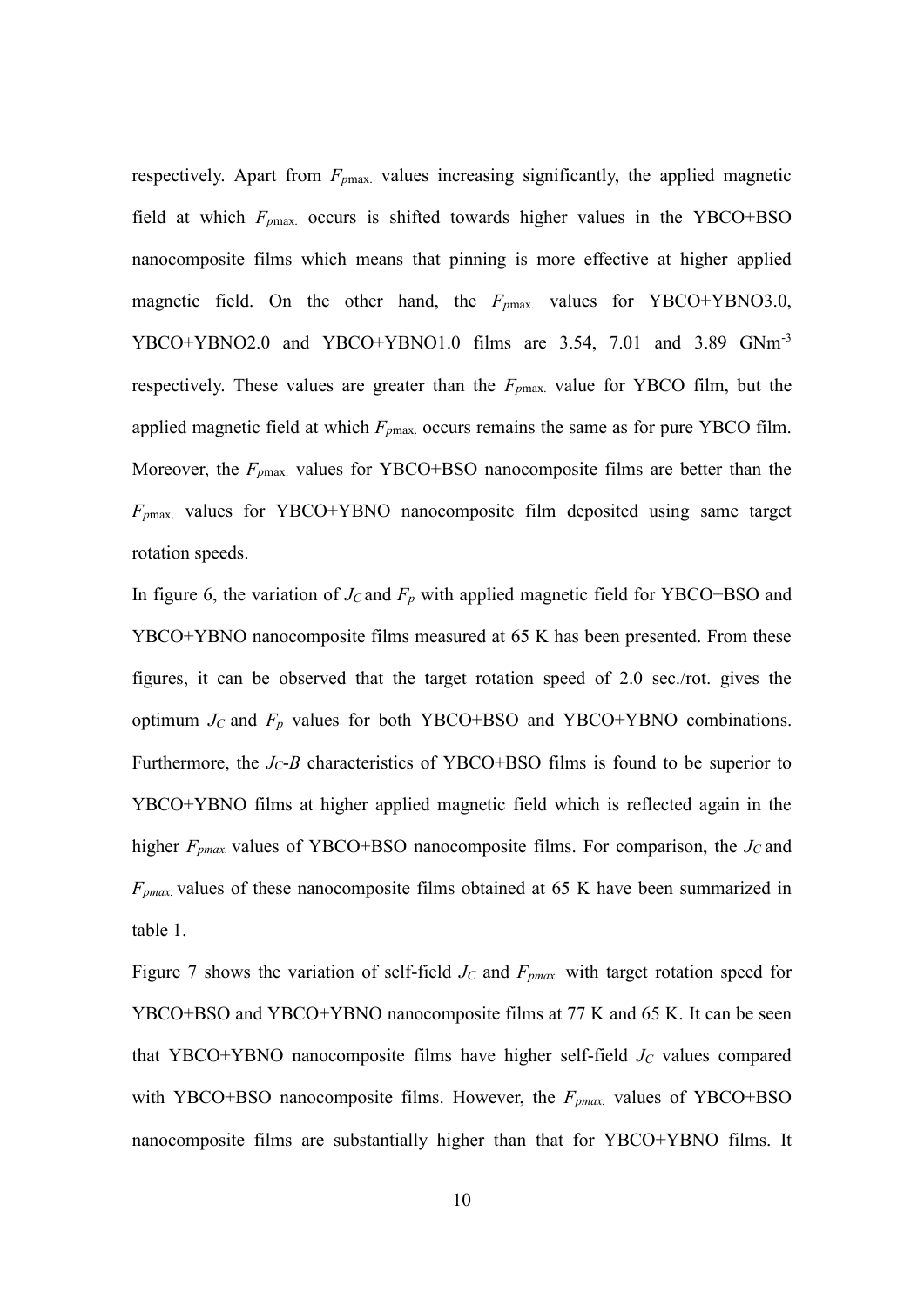eventually means that the in-field performances of the YBCO+BSO films are superior to YBCO+YBNO films. If we look at the TEM images of these nanocomposite films, we observe some differences between the microstructures of YBCO+BSO and YBCO+YBNO nanocomposite films: one, the diameter of the BSO nanocolumns are larger than that of the YBNO nanocolumns and two, the density of the planar defects is higher in YBCO+BSO films than in YBCO+YBNO films. Also, the BSO nanocolumns are straight along the *c-*axis while the YBNO nanocolumns are slightly tilted with respect to the *c-*axis. The effect of columnar defects in YBCO films for improving the vortex pinning properties has been well established. Furthermore, the straightness of the secondary phase nanocolumnar structures throughout the thickness of the superconducting films and their diameter are important parameters which influence the pinning characteristics of YBCO films. In an earlier report, Nelson and Vinokur have expressed pinning energy per unit length near the columnar defects, based on the solution of London and Ginzburg-Landau equations, which is as follows [24]:

$$
u_0 = \frac{1}{2} \varepsilon_0 \ln \left( 1 + \left( \frac{c_0}{\sqrt{2} \xi_{ab}} \right)^2 \right) \tag{1}
$$

where,  $\varepsilon_0 = (\Phi_0 / 4\pi \lambda_{ab})^2$ ,  $\lambda_{ab}$  and  $\xi_{ab}$  being the London penetration depth and the coherence length respectively in the *ab* plane,  $\Phi_0$  is the flux quantum and  $C_0$  is the radius of the columnar defect. According to the given equation, pinning energy of the nanocolumnar structures is directly proportional to its radius (or diameter) and this has been demonstrated later by Mele *et al.* [25]. Thus our assumption for larger diameter of BSO nanocolumnar structures being responsible for higher pinning force density of the YBCO films is reasonable.

Further, looking at all the parts of figures 5 and 6, it can be observed that the target rotation speed of 2 sec./rot. gives the optimum critical current properties in both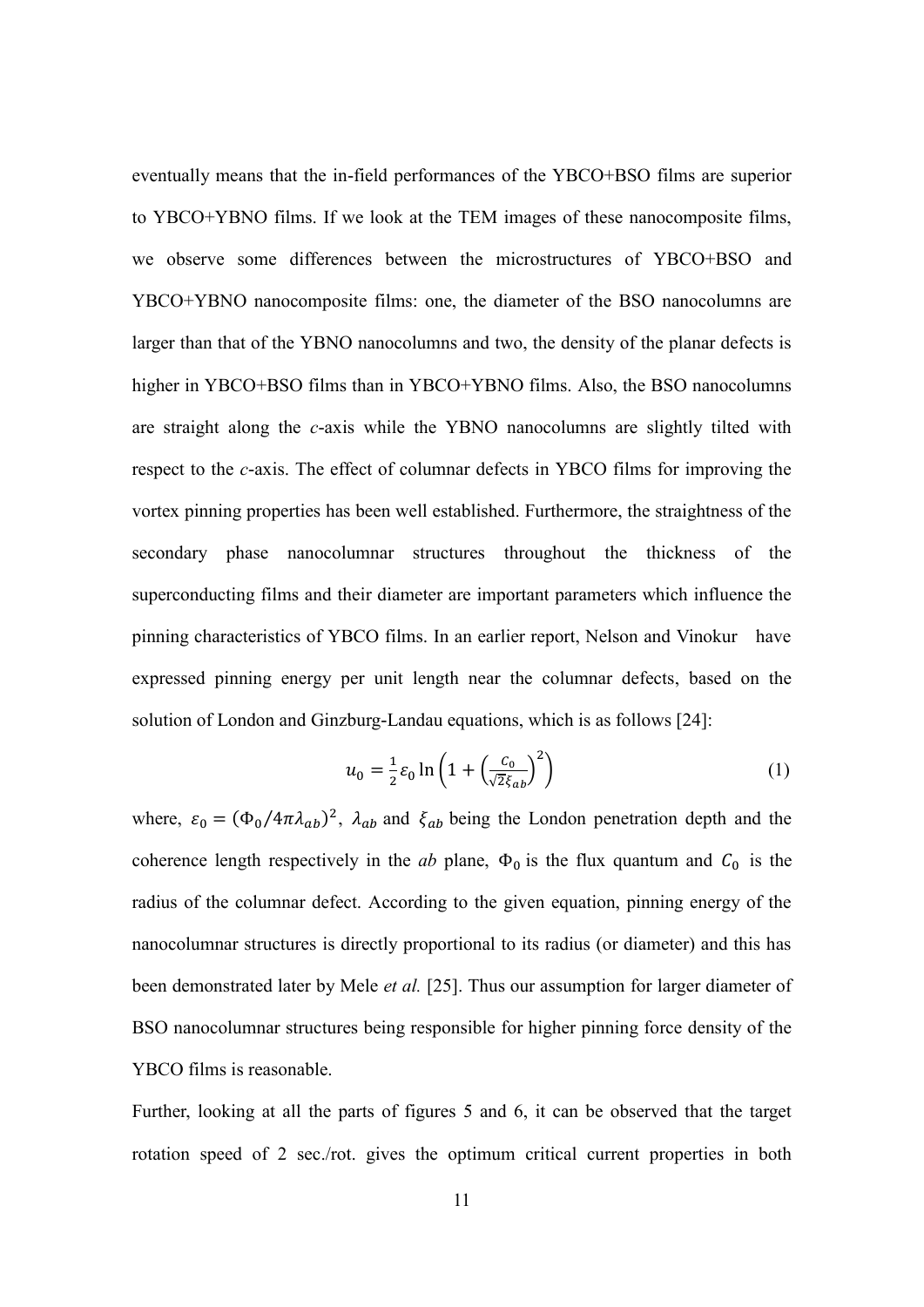YBCO+BSO and YBCO+YBNO nanocomposite films. In a previous report, Mele *et al.* [12], have shown that YBCO+BSO (4%) film (prepared using a mixed target) gave the optimum *Fpmax.* value. However, as the concentration of BSO increases to 5% and 6% or decreases to less than 3%, the *Fpmax.* values decrease substantially in their case also. Considering the frequency of laser ablation (10 Hz) and the target rotation speed, it can be roughly estimated that 1 rot./sec., 2 rot./sec. and 3 rot./sec. provide  $\sim 10\%$ ,  $\sim 5\%$  and  $\sim$ 3% incorporation of secondary phases (BSO or YBNO) into YBCO matrix. However, this estimation may have little inaccuracy. It can be speculated that the BSO content in YBCO+BSO2.0 film is  $\sim$  5% and if the target rotation speed around 2 rot./sec. is finely tuned, even better critical current performance may be realized.

Figures 8 (a) and (b) show the angular dependence of  $J_C$  for YBCO+BSO and YBCO+YBNO nanocomposite films respectively measured at 77 K and 1 T. The improved angular dependent  $J_C$  behavior can be clearly observed in YBCO+BSO nanocomposite films where strong improvement in the *c-*axis correlated pinning has been resulted from continuous BSO nanocolumnar structures. However, for YBCO+BSO1.0 film, even as the *c-*axis peak is enhanced significantly, *a-b* peak is suppressed somewhat presumably because of high density of continuous BSO nanorods which may prevent the intrinsic layer pinning [26]. In YBCO+BSO2.0 film, the enhancement in the *J<sup>C</sup>* value along *c-*axis is 2-fold and it has exhibited the best *Fpmax.* value among all the studied combinations. Overall, the YBCO+BSO nanocomposite films show reduced anisotropy as compared to the pure YBCO film. In the case of YBCO+YBNO nanocomposite films also, the anisotropy is reduced. Moreover, YBCO+YBNO2.0 nanocomposite film show strong enhancement in the *J<sup>C</sup>* values not only along the *c-*axis but over the entire measured angular range. There is almost 3-fold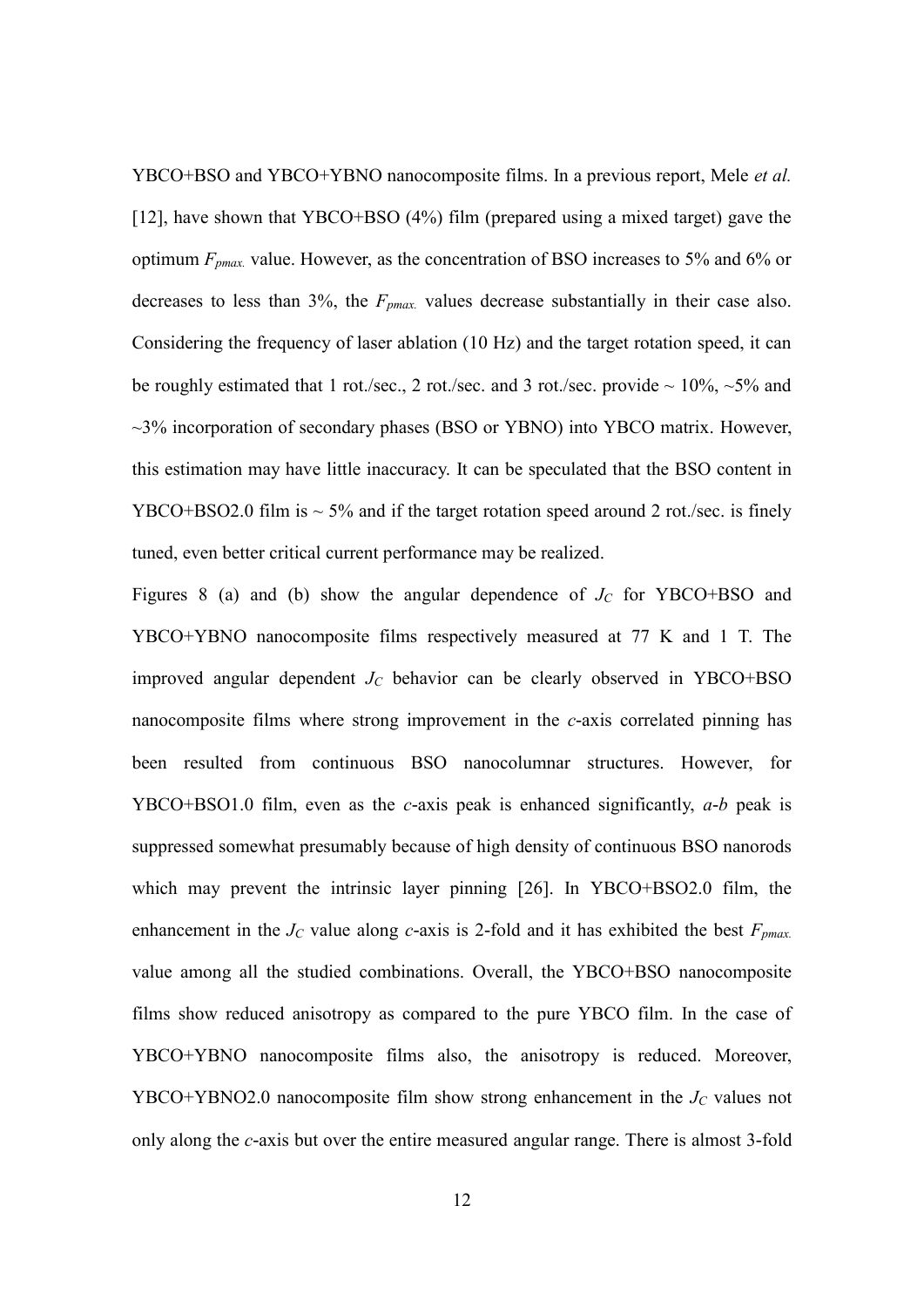enhancement of *J<sup>C</sup>* value along the *c-*axis while along the *a-b* plane 2-fold enhancement is observed.

Figure 9 shows the variation of irreversibility fields (above which loss-less transport of current ceases) with absolute temperature *T* and reduced temperature  $(T/T_C)$  for YBCO+BSO and YBCO+YBNO films in comparison with that of pure YBCO film. The *Birr.* for pure YBCO at 77 K has been estimated to be 8.8 T whereas at the same temperature, it increases up to 13.4 T in the case of YBCO+BSO2.0 film as determined from the extrapolation of the straight line portions of the irreversibility lines (*ILs*). The *Birr.* values for YBCO+BSO1.0 and YBCO+BSO3.0 has been estimated to be 10.0 T and 12.2 T respectively. There is a pronounced up-shift of the *ILs* and it becomes more prominent when *Birr.* is plotted against reduced temperature (*T/TC*) which eliminates the effect of transition temperature. In the case of YBCO+YBNO nanocomposite films, the maximum *Birr.* at 77 K is 9.9 T which has been obtained for YBCO+YBNO2.0 film. For YBCO+YBNO1.0 and YBCO+YBNO3.0 films, the *Birr.* values are 7.9 T and 9.2 T respectively. In this case, the upward shift of the *ILs* is not as significant as in the case of YBCO+BSO films. In another report by Figueras *et al.* [27], the upper limit for effective pinning by linear/columnar defects has been estimated. The upper limit is designated by the characteristic field (*BL*) above which the line tension of the vortices becomes negligible leading to strong dissipation. This characteristic field *B<sup>L</sup>* is given by

$$
B_L(t) = B_{C2}(t) \left[ 1 - \frac{g}{A} t (1 - t)^{-0.5} \right]
$$
 (2)

where  $B_{C2} = \frac{\Phi_0}{2\pi\epsilon}$  $\frac{\Phi_0}{2\pi\xi^2}$  is the upper critical field,  $\xi = 0.74 \xi_0 (1 - t)^{-0.5}$ ,  $g = 0.09$ -0.12, *A* is a geometrical factor of the order of unity, and *t* is the reduced temperature (*T/TC).* The parameter *g* is determined by parameters such as the critical temperature *T<sup>C</sup>* and London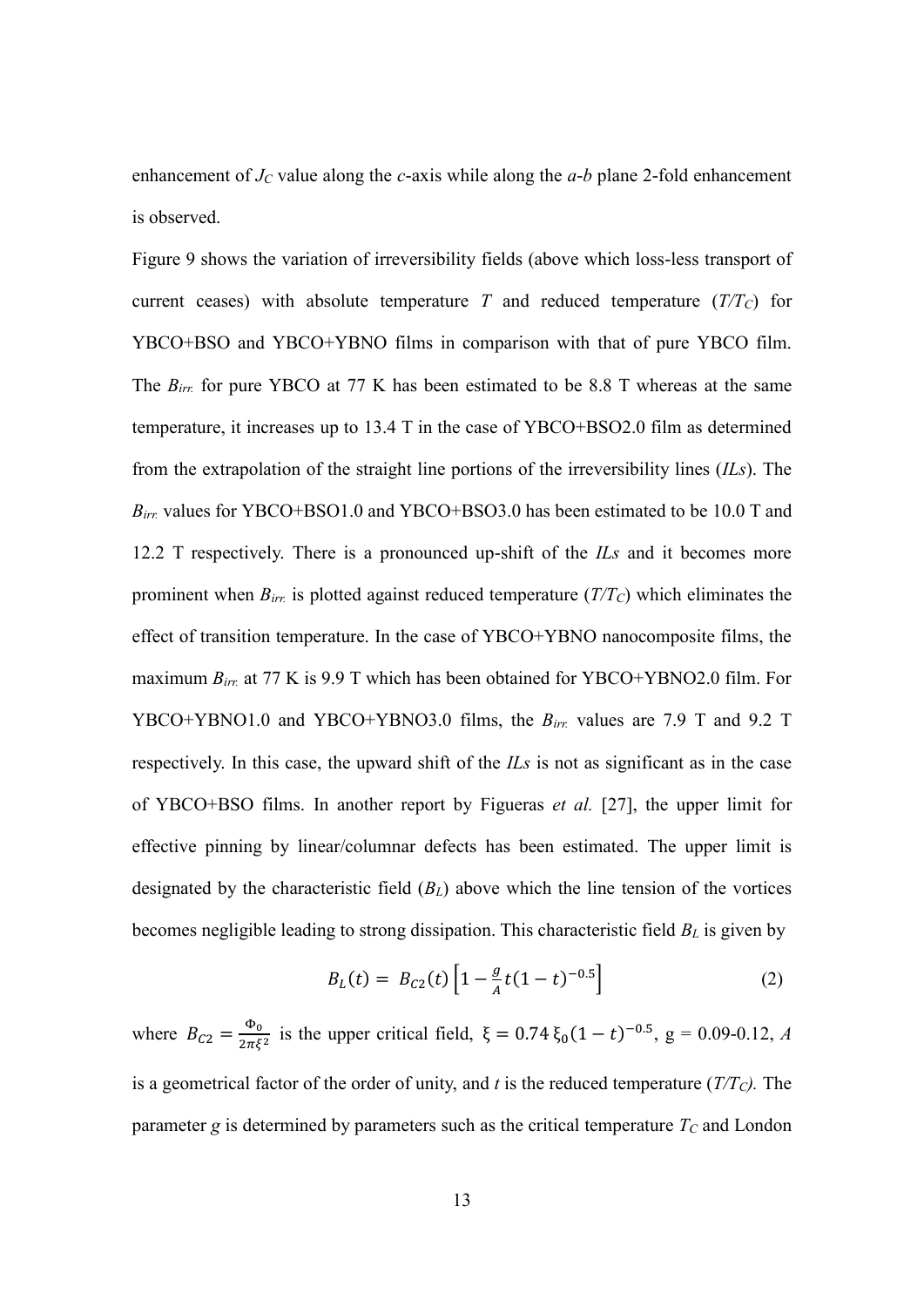penetration depth. In figure 9 ((c) and (d)),  $B_L$  is drawn using  $g/A = 0.10$  and this agrees well with the *Birr.* plots of the YBCO+BSO nanocomposite films. However, for YBCO+YBNO nanocomposite films, there is a slight deviation of the *ILs* from *B<sup>L</sup>* below the matching field. In an earlier report by Horide *et al.* [28], the difference in the *ILs* has been discussed. It is described that the upward shift in the *ILs* is principally because of the morphology of the APCs and it is simply not related to the volume fraction of the secondary phase inclusions acting as APCs. More precisely, it is suggested that the continuous elongation of the nanocolumnar structure throughout the thickness of the film is very effective in improving the vortex pinning properties resulting in the upward shift of the *ILs*. Looking back at the TEM images, it can be seen that in the case of YBCO+YBNO nanocomposite films the continuity of the nanocolumns is disrupted in some portions and some of the nanocolumns are tilted slightly with respect to the *c-*axis of the films. In contrast, in the case of YBCO+BSO nanocomposite films, the continuation of the BSO nanocolumns is much better and there is minimal tilting of the nanocolumns with respect to the *c-*axis of the films. It can be concluded that continuous elongation of the BSO nanocolumnar structures is very useful for effective vortex pinning and BSO nanocolumns are more effective than the YBNO nanocolumns.

The analysis of the results presented in this paper indicates that the surface modified target is a promising method which can provide the controlled introduction of the APCs into YBCO film matrix by selection of the secondary phase material for surface modification and controlling the target rotation speed. It would be further interesting to fine tune the parameters for further improvement in the vortex pinning properties and also understand the growth mechanism of different phases by investigating and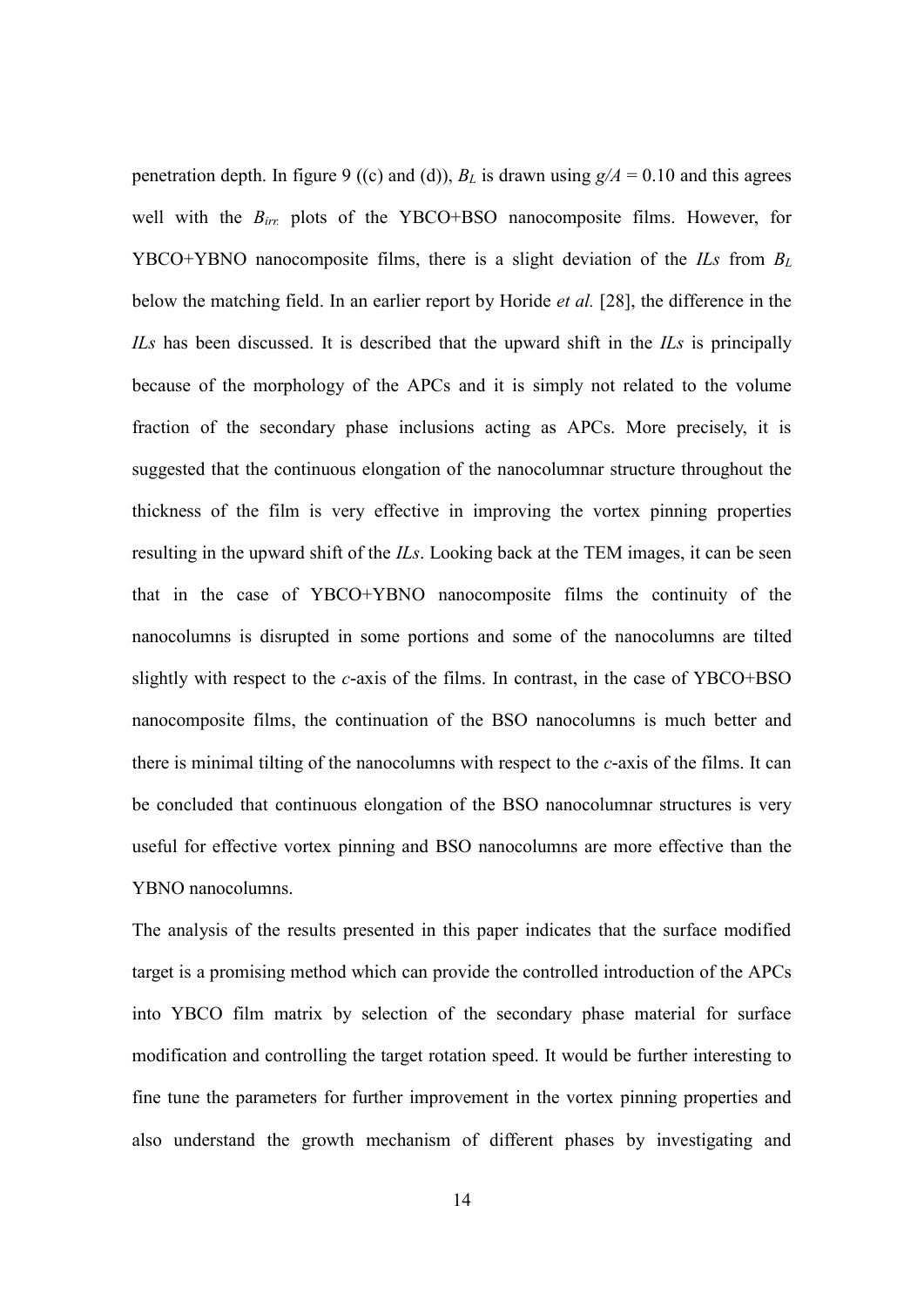controlling the supersaturation of the respective phases by adopting the surface modified target approach.

### **Conclusions**

The controlled introduction of BSO and YBNO nanocolumnar structures into YBCO film matrix by controlling the target rotation speed has been demonstrated. In both YBCO+BSO and YBCO+YBNO nanocomposite films, the critical current properties have been improved and a significant upper-shift in the irreversibility lines has been observed. The YBCO+BSO films showed better  $J_C$ -B characteristics at higher applied magnetic fields and larger shift in the irreversibility lines which has been attributed to the continuous BSO nanocolumns having larger diameter. For both the combinations, the target rotation speed of 2.0 sec./rot. exhibited the best results which can be further improved by fine-tuning the rotation speed around 2.0 sec./rot.

### **Acknowledgement**

This work was supported by KAKENHI, Grant-in-Aid for Science Research (S), Grant Number 23226014.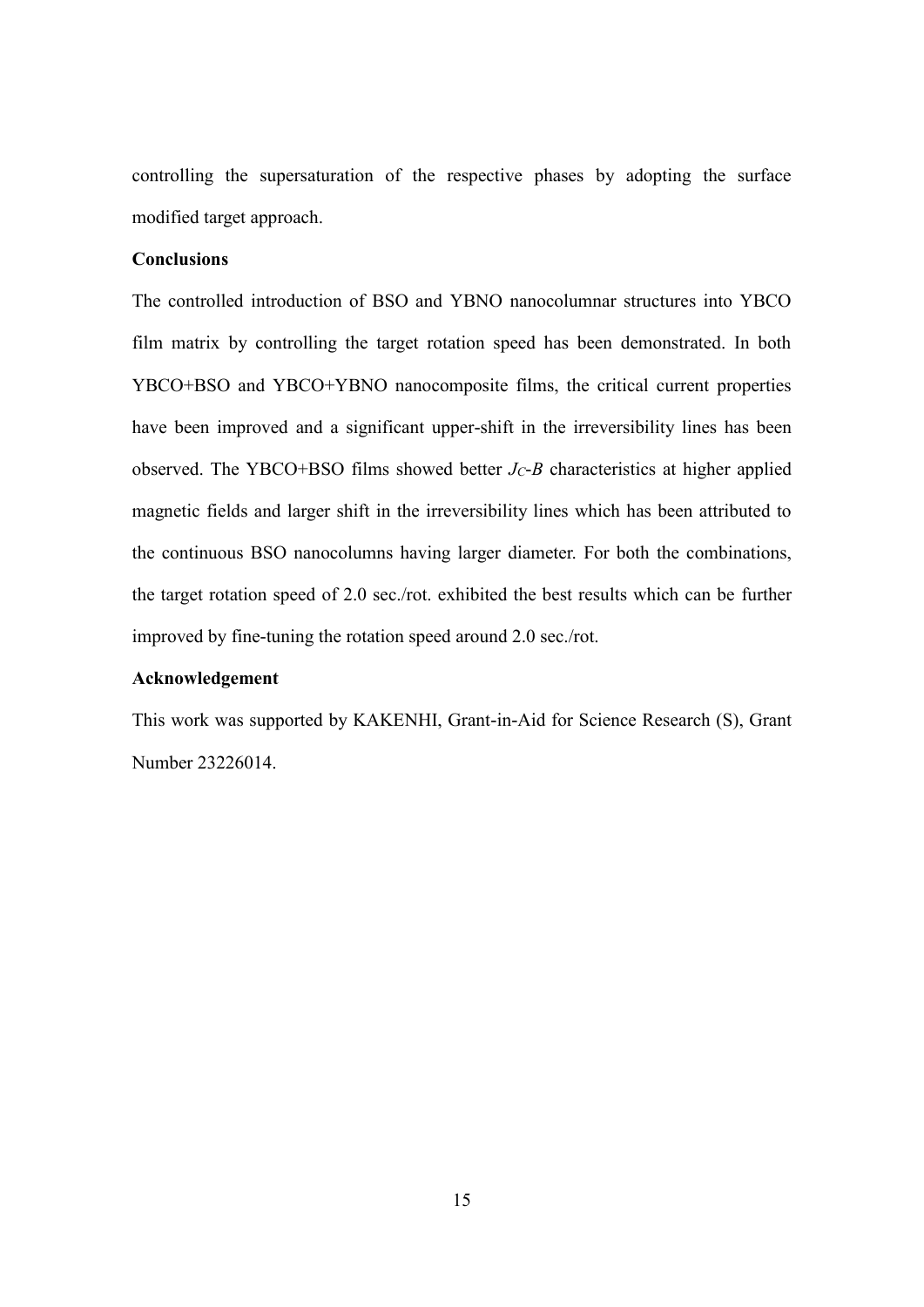#### **References:**

- [1] Matsumoto K and Mele P 2010 *Supercond. Sci. Technol.* **23** 014001
- [2] Dam B, Huijbregtse J M, Klaassen F C, Van der Geest R C F, Doornbos G, Rector J H, Testa A M, Freisem S, Martinez J C, Stauble-Pumpin B and Griessen R 1999 *Nature* **399** 439
- [3] Huijbregtse J M, Klaassen F C, Szepielow A, Rector J H, Dam B, Griessen R, Kooi B J and de Hosson J T M 2002 *Supercond. Sci. Technol.* **15** 395
- [4] Foltyn S R, Civale L, MacManus-Driscoll J L, Jia Q X, Maiorov B, Wang H and Maley M 2007 *Nat. Mater.* **6** 631
- [5] Civale L 1997 *Supercond. Sci. Technol.* **10** A11
- [6] Wee S H, Goyal A, Martin P M and Heatherly L 2006 *Supercond. Sci. Technol.* **19** 865
- [7] Cai C, Holzapfel B, Hanishch J, Fernandez L and Schultz L 2004 *Phys. Rev. B* **69** 104531
- [8] Gapud A A, Kumar D, Viswanathan S K, Cantoni C, Varela M, Abiade J, Pennycook S J and Christen D K 2005 *Supercond. Sci. Technol.* **18** 1502
- [9] Haugan T, Barnes P N, Wheeler R, Meisenkothen F and Sumption M 2004 *Nature* **430** 867
- [10] MacManus Driscoll J L, Foltyn S R, Jia Q X, Wang H, Serquis A, Civale L, Maiorov B, Hawley M E, Maley M P and Peterson D E 2004 *Nat. Mater.* 3 439
- [11] Goyal A, Kang S, Leonard K J, Martin P M, Gapud A A, Varela M, Paranthaman M, Ijaduola A O, Specht E D, Thompson J R, Christen D K, Pennycook S J and List F A 2005 *Supercond. Sci. Technol.* **18** 1533
- [12] Mele P, Matsumpto K, Ichinose A, Mukaida M, Yoshida Y, Horii S and Kita R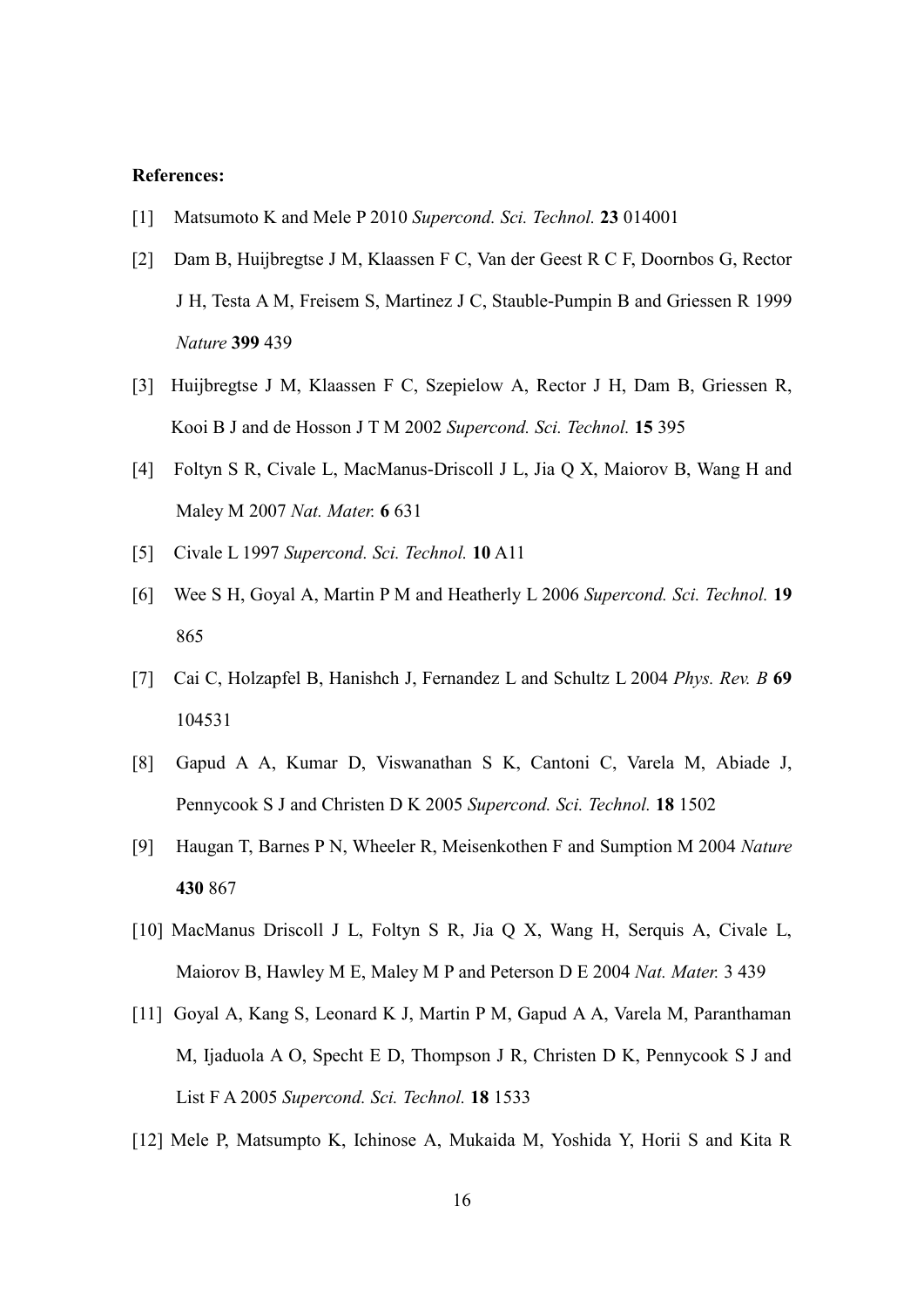2008 *Supercond. Sci. Technol.* **21** 125017

- [13] Varanasi C V, Burke J, Wang H, Lee J H and Barnes P N 2008 *Appl. Phys. Lett.* **93** 092501
- [14] Hanisch J, Cai C, Huhne R, Schultz L and Holzapfel B 2005 *Appl. Phys. Lett.* **86** 122508
- [15] Feldmann D M, Holesinger, T G, Maiorov B, Foltyn S R, Coulter J Y and Apodaca I 2010 *Supercond. Sci. Technol.* **23** 095004
- [16] Wee S H, Goyal A, Zuev Y L, Cantoni C, Selvamanickam V and Specht E D 2010 *Appl. Phys. Exp.* **3** 023101
- [17] Wee S H, Goyal A, Specht E D, Cantoni C, Zuev Y L, Selvamanickam V and Cook S 2010 *Phys. Rev. B* **81** 140503
- [18] Varanasi C, Barnes P N, Burke J, Carpenter J and Haugan T 2005 *Appl. Phys. Lett.* **87** 262510
- [19] Mele P, Matsumpto K, Horide T, Ichinose A, Mukaida M, Yoshida Y and Horii S 2007 *Supercond. Sci. Technol.* **20** 616
- [20] Mele P, Matsumpto K, Horide T, Ichinose A, Mukaida M, Yoshida Y and Horii S 2007 *Supercond. Sci. Technol.* **20** 244
- [21] Horide T, Matsumoto K, Ichinose A, Mukaida M, Yoshida Y and Horii S 2007 *Supercond. Sci. Technol.* **20** 303
- [22] Huhtinen H, Irjala M, Paturi P, Shakhov M A and Laiho R 2010 *J. Appl. Phys.* **107** 053906
- [23]Augieri A, Celentano G, Galluzzi V, Mancini A, Rufoloni A, Vannozzi A, Armenio A A, Petisor T, Cioneta L, Rubanov S, Silva E and Pompeo N 2010 *J. Appl. Phys.* **108** 063906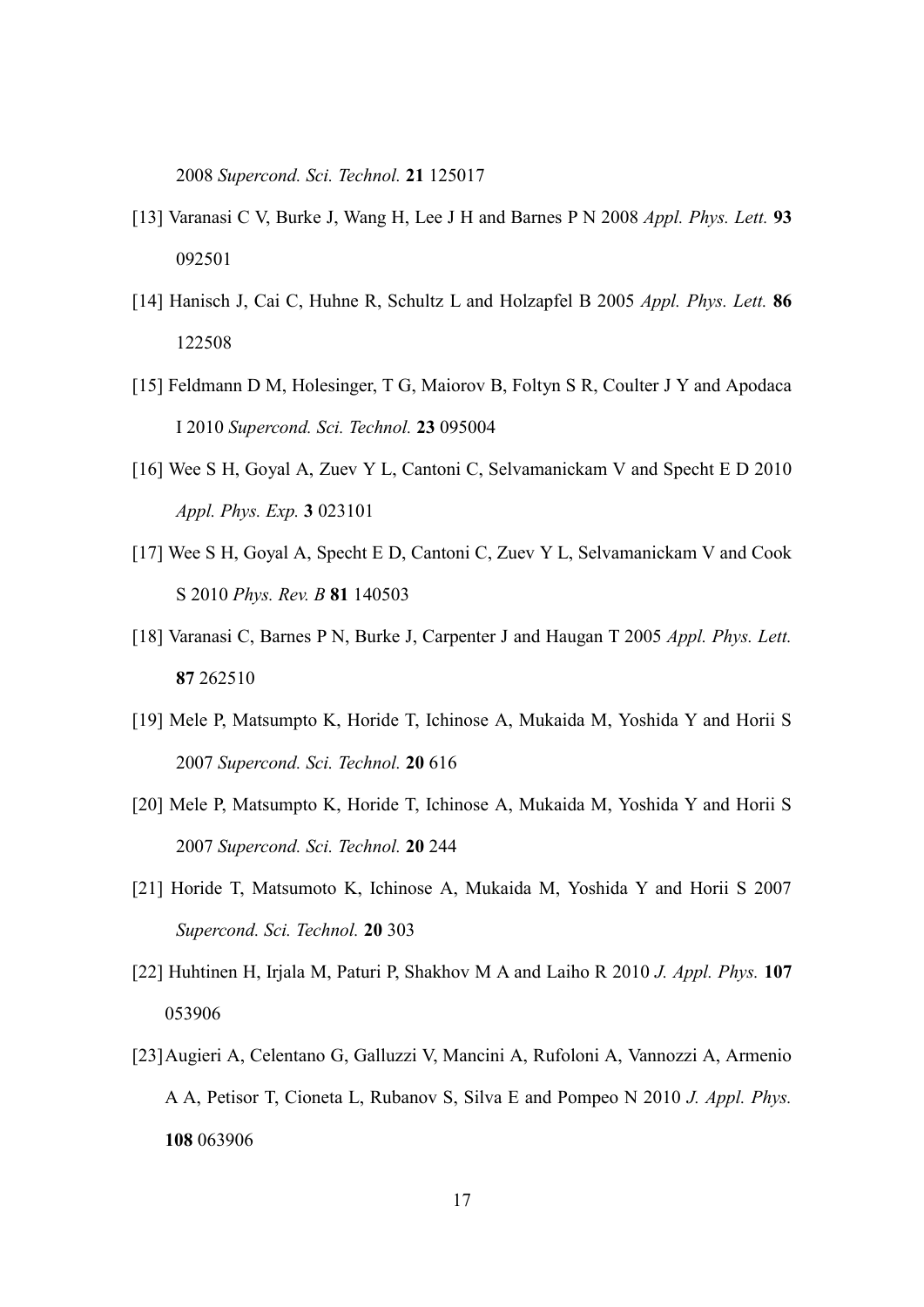- [24] Nelson D R and Vinokur V M 1993 *Phys. Rev. B* **48** 13060
- [25] Mele P, Matsumoto K, Horide T, Ichinose A, Mukaida M, Yoshida Y, Horii S and Kita R 2008 *Supercond. Sci. Technol.* **21** 032002
- [26] Ercolano G, Harrington S A, Wang H, Tsai C F and MacManus-Driscoll J L 2010 *Supercond. Sci. Technol.* **23** 022003
- [27] Figueras J, Puig T, Obradors X, Kwo W K, Paulius L, Crabtree G. W and Deutscher G 2006 *Nat. Phys.* **2** 402
- [28] Horide T, Matsumoto K, Mele P, Yoshida Y, Ichinose A, Kita R, Horii S and Mukaida M 2009 *Phys. Rev. B* **79** 092504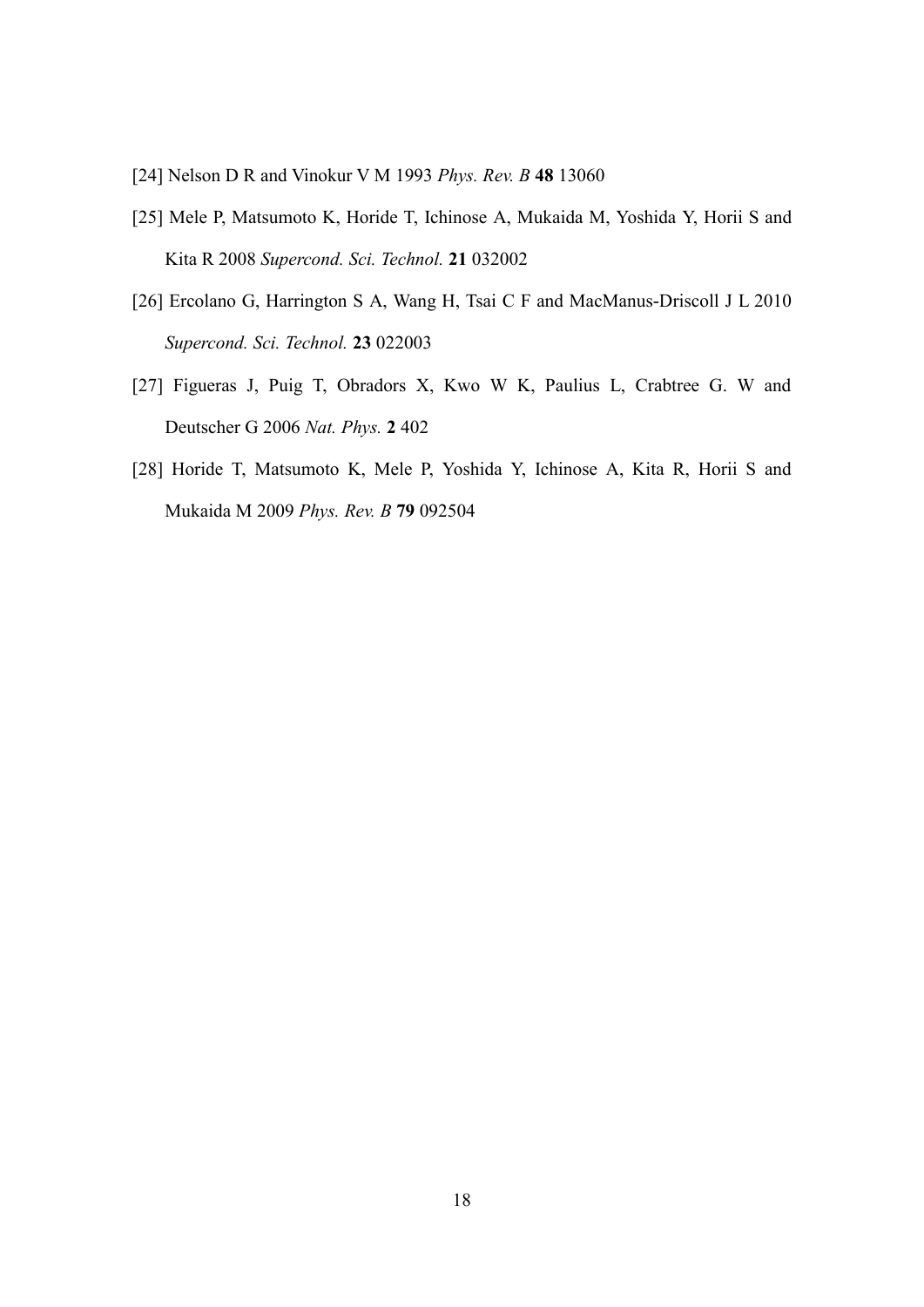#### **Figure captions:**

- **Fig. 1**: Schematic diagram of (a) the PLD chamber and (b) used targets for the deposition of YBCO+BSO and YBCO+YBNO nanocomposite films.
- **Fig. 2**: Schematic diagram of the ablation pattern from the YBCO+BSO and YBCO+YBNO surface modified targets when the target rotation speed is varied.
- **Fig. 3**: Cross-sectional TEM image of YBCO+BSO and YBCO+YBNO nanocomposite films deposited using different target rotation speeds. The formation of columnar nanostructures can be clearly seen in these images.
- **Fig.** 4: Variation of  $T_c$  (a) and  $\delta T_c$  (b) with target rotation speed for YBCO+BSO and YBCO+YBNO nanocomposite films deposited using different target rotation speeds.
- **Fig. 5**: Variation of  $J_C$  and  $F_p$  with applied magnetic field at 77 K for YBCO+BSO ((a) and (c)) and YBCO+YBNO ((b) and (d)) nanocomposite films.
- **Fig. 6**: Variation of  $J_C$  and  $F_p$  with applied magnetic field at 65 K for YBCO+BSO ((a) and (c)) and YBCO+YBNO ((b) and (d)) nanocomposite films.
- **Fig. 7**: Variation of self-field *J<sup>C</sup>* and *Fpmax.* with target rotation speed for YBCO+BSO and YBCO+YBNO nanocomposite films at 77K ((a) and (c)) and 65K ((b) and (d)).
- **Fig. 8**: Variation of *J<sup>C</sup>* with the orientation of applied magnetic field with respect to the *c-*axis for YBCO, YBCO+BSO and YBCO+YBNO films measured at 77 K and 1 T.
- **Fig. 9**: Comparison of irreversibility lines for pure YBCO, YBCO+BSO and YBCO+YBNO nanocomposite films under the condition of *H//c-*axis.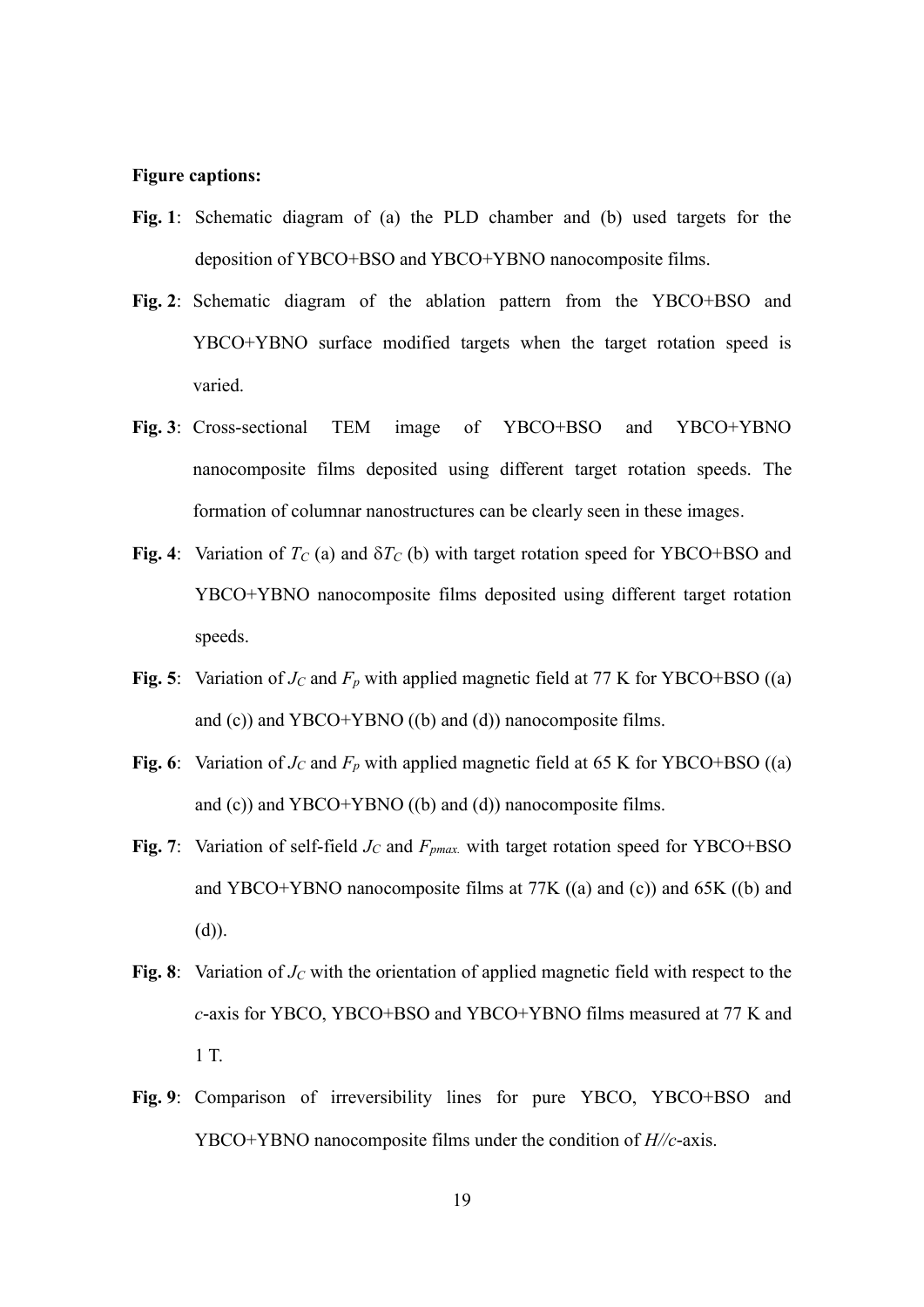### **Table caption:**

**Table 1**: Comparative analysis of several superconducting parameters for YBCO, YBCO+BSO and YBCO+YBNO films.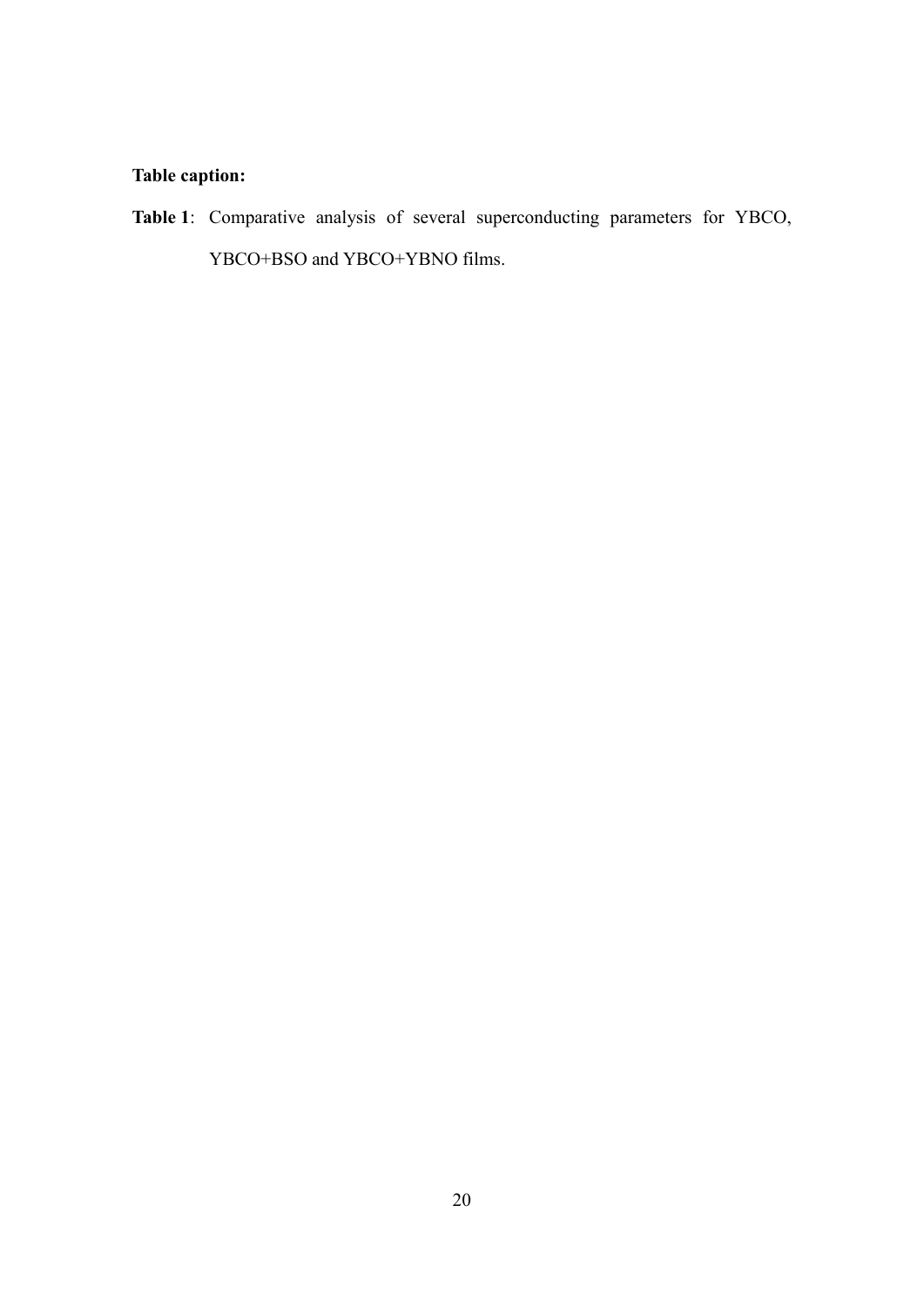# List of figures



Fig. 1: Schematic diagram of (a) the PLD chamber and (b) used targets for the deposition of YBCO+BSO and YBCO+YBNO nanocomposite films.



Fig. 2: Schematic diagram of the ablation pattern from the YBCO+BSO and YBCO+YBNO surface modified targets when the target rotation speed is varied.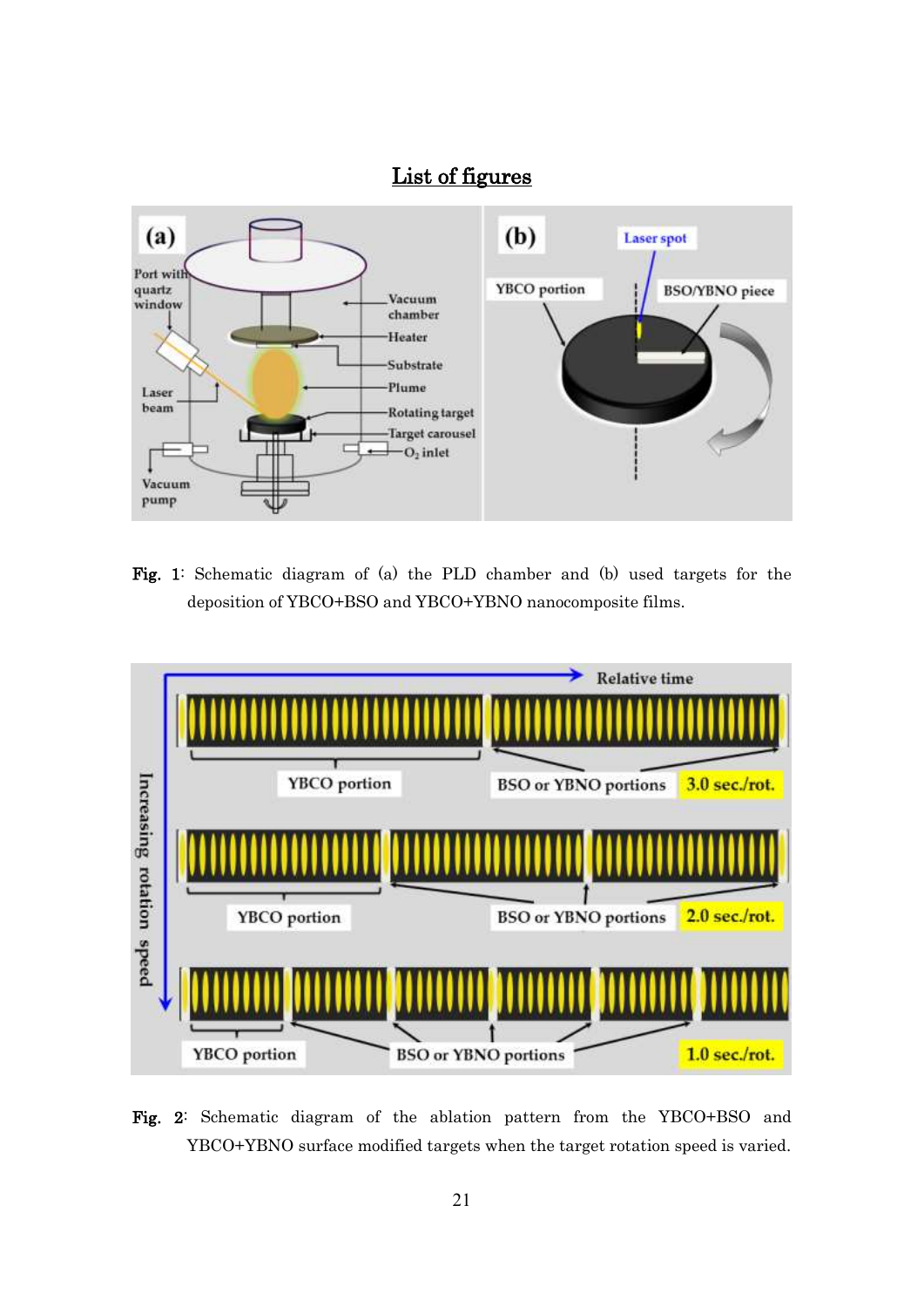YBCO+BSO

YBCO+YBNO



Fig. 3: Cross-sectional TEM image of YBCO+BSO and YBCO+YBNO nanocomposite films deposited using different target rotation speeds. The formation of columnar nanostructures can be clearly seen in these images.



Fig. 4: Variation of  $T_c$  (a) and  $\delta T_c$  (b) with target rotation speed for YBCO+BSO and YBCO+YBNO nanocomposite films deposited using different target rotation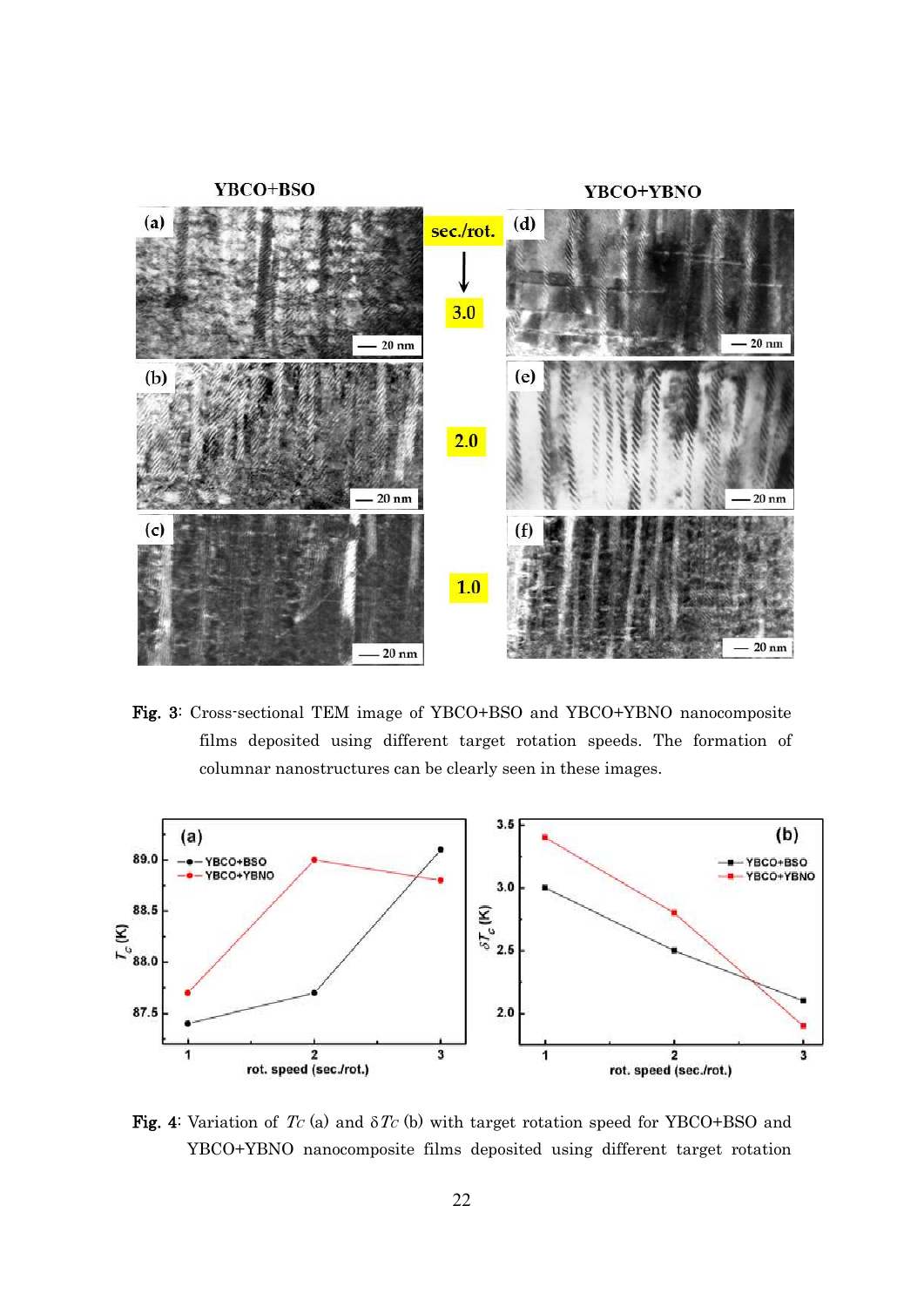

Fig. 5: Variation of  $J_C$  and  $F_p$  with applied magnetic field at 77 K for YBCO+BSO ((a) and (c)) and YBCO+YBNO ((b) and (d)) nanocomposite films.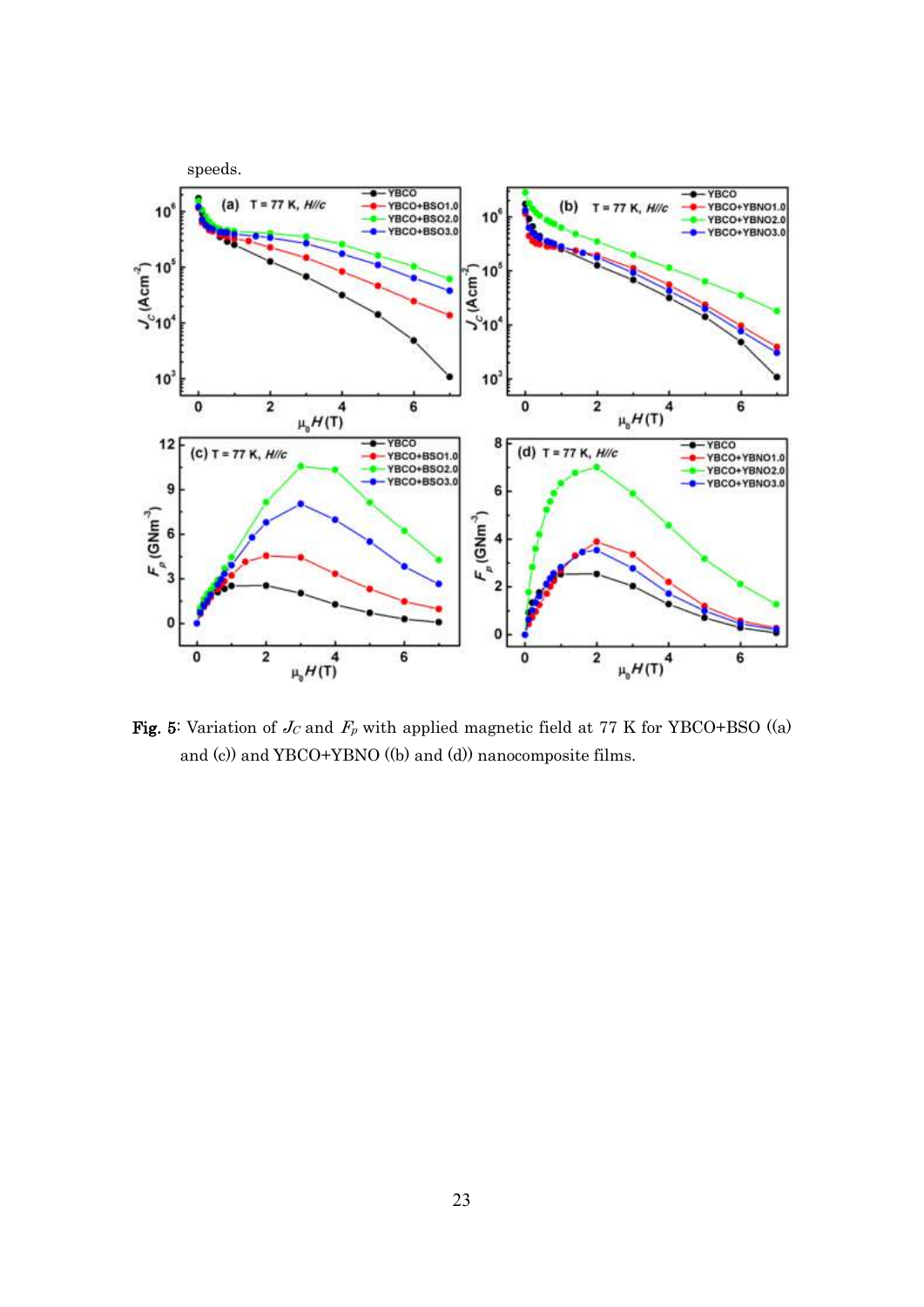

**Fig. 6:** Variation of  $J_c$  and  $F_p$  with applied magnetic field at 65 K for YBCO+BSO ((a) and (c)) and YBCO+YBNO ((b) and (d)) nanocomposite films.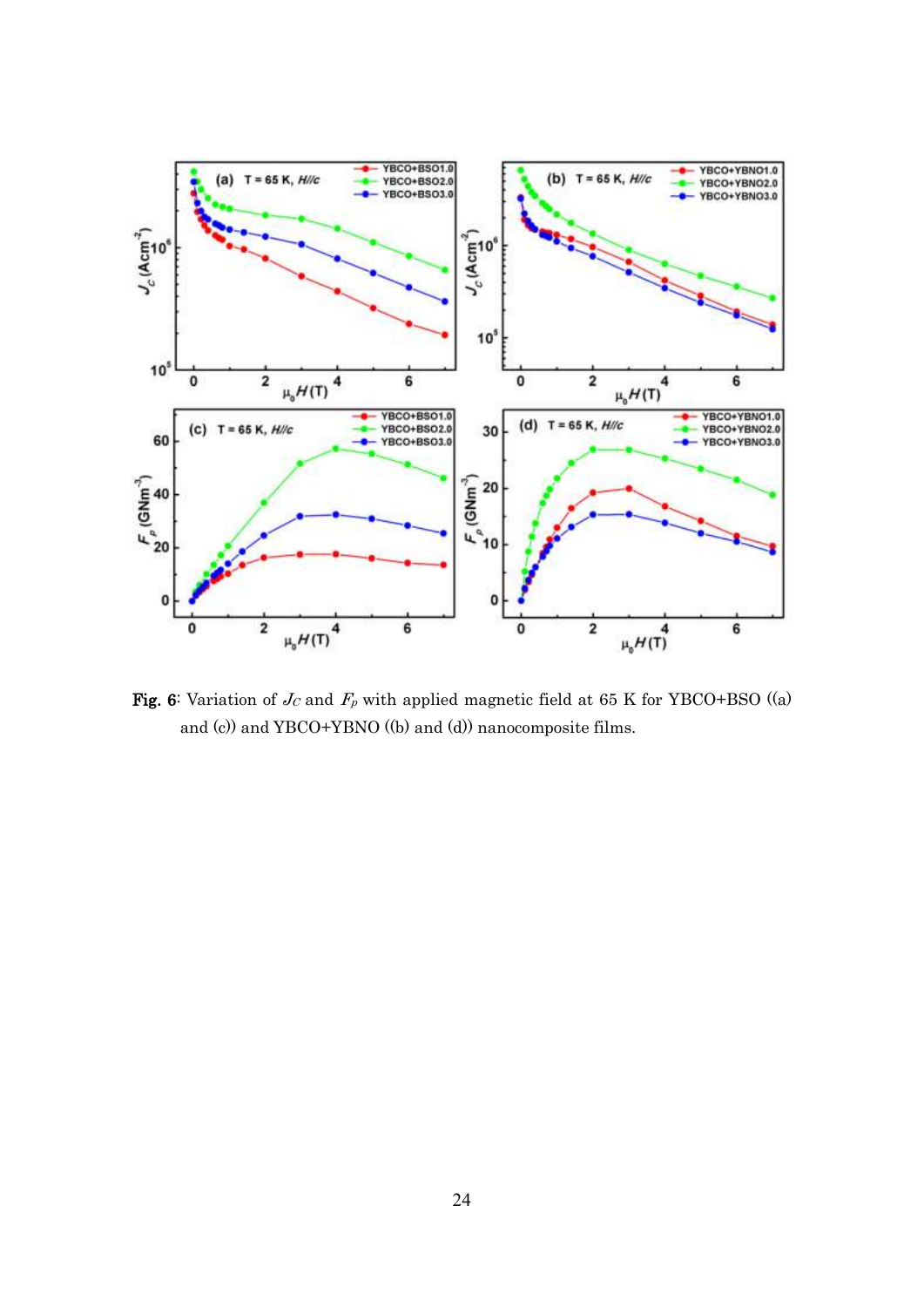

Fig. 7: Variation of self-field  $J_C$  and  $F_{pmax}$  with target rotation speed for YBCO+BSO and YBCO+YBNO nanocomposite films at 77K ((a) and (c)) and 65K ((b) and (d)).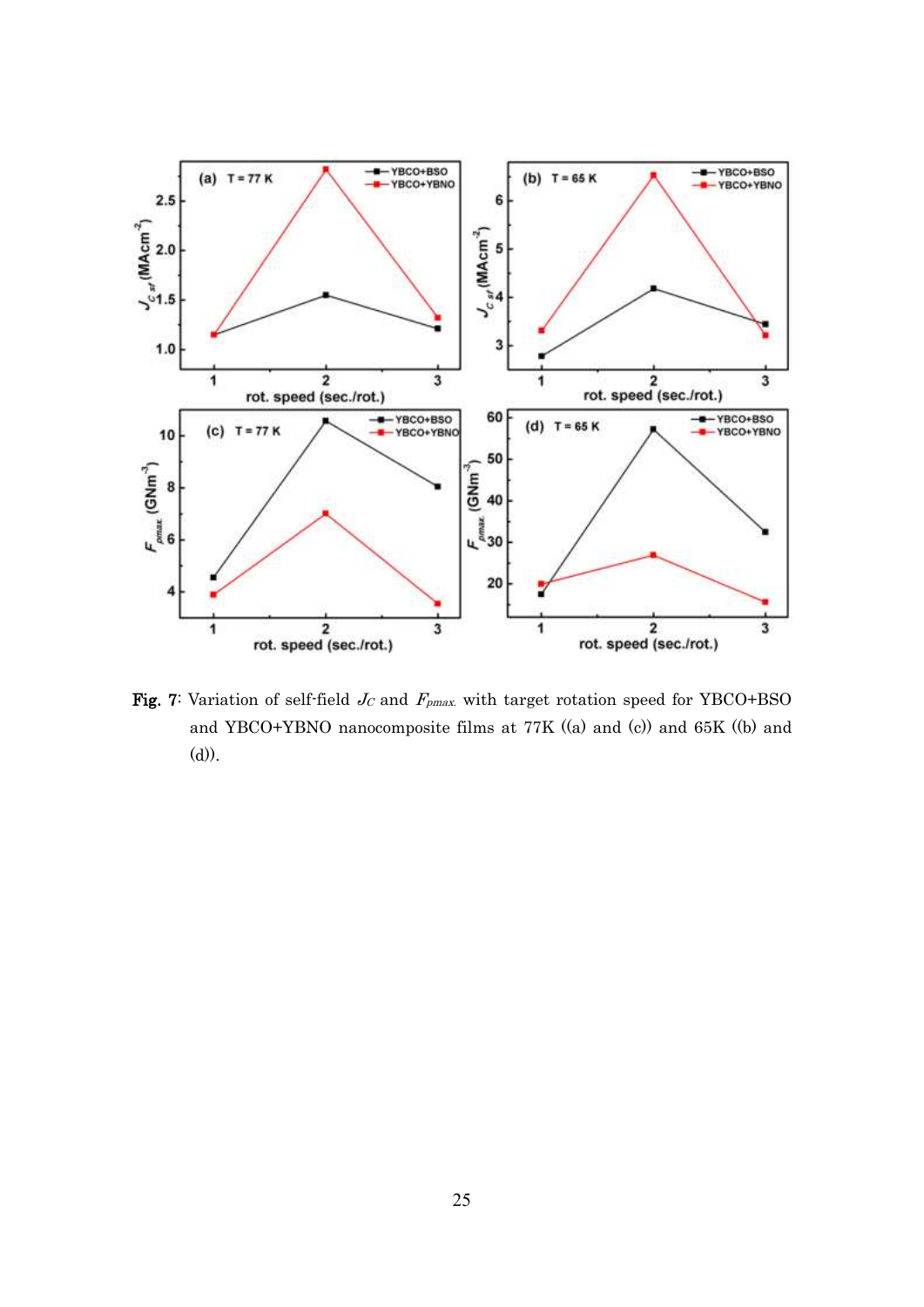

Fig. 8: Variation of  $J<sub>C</sub>$  with the orientation of applied magnetic field with respect to the c-axis for YBCO, YBCO+BSO and YBCO+YBNO films measured at 77 K and 1 T.



Fig. 9: Comparison of irreversibility lines for pure YBCO, YBCO+BSO and YBCO+YBNO nanocomposite films under the condition of  $H/c$ -axis.